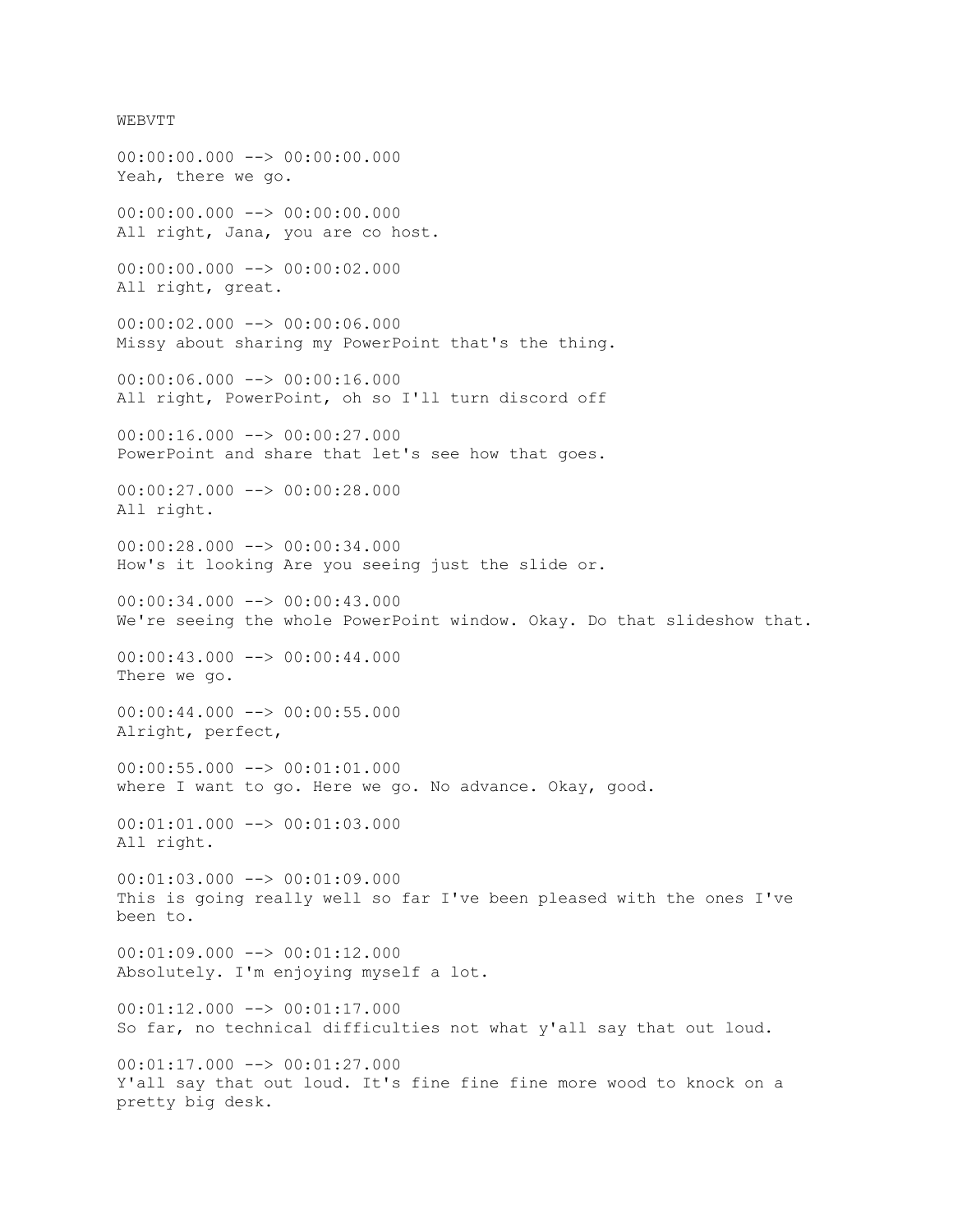00:01:27.000 --> 00:01:37.000 My I have zero wood in my study except except a huge thing on the wall where I will never reach it, so don't.  $00:01:37.000$  -->  $00:01:42.000$ All right, all right, all right, I take it back. 00:01:42.000 --> 00:01:48.000 All right, Now my one problem here is I can't see everybody. 00:01:48.000 --> 00:01:52.000 I can see more of you now. Okay. 00:01:52.000 --> 00:01:59.000 All right.  $00:01:59.000$  -->  $00:02:14.000$ Okay,  $00:02:14.000$  -->  $00:02:19.000$ hope everybody's having a good time already. 00:02:19.000 --> 00:02:29.000 Definitely. I've never seen anything about the walking dead at math con before and now I can say that I have  $00:02:29.000$   $\longrightarrow$  00:02:33.000 right 00:02:33.000 --> 00:02:42.000 now one thing is I don't think I can see Pat while this is going on so oh here's a haircut seat over here it looks like. Okay. 00:02:42.000 --> 00:02:59.000 Yeah, you can Jana, you might not see it on your panel with it but what will happen is if something comes through chat. At the bottom of your screen the icons the chat one will light up with a, like a red thing or something so you'll know Chad has come 00:02:59.000 --> 00:03:03.000 through. Okay, yeah I'm seeing it now so that's good.  $00:03:03.000$  -->  $00:03:08.000$ Yeah.  $00:03:08.000$  -->  $00:03:20.000$ One of the silver linings of Mishcon at home is that I can order bubble tea to my door to enjoy during sessions. Oh, that sounds good. 00:03:20.000 --> 00:03:21.000 Yep.  $00:03:21.000$   $\rightarrow$   $00:03:27.000$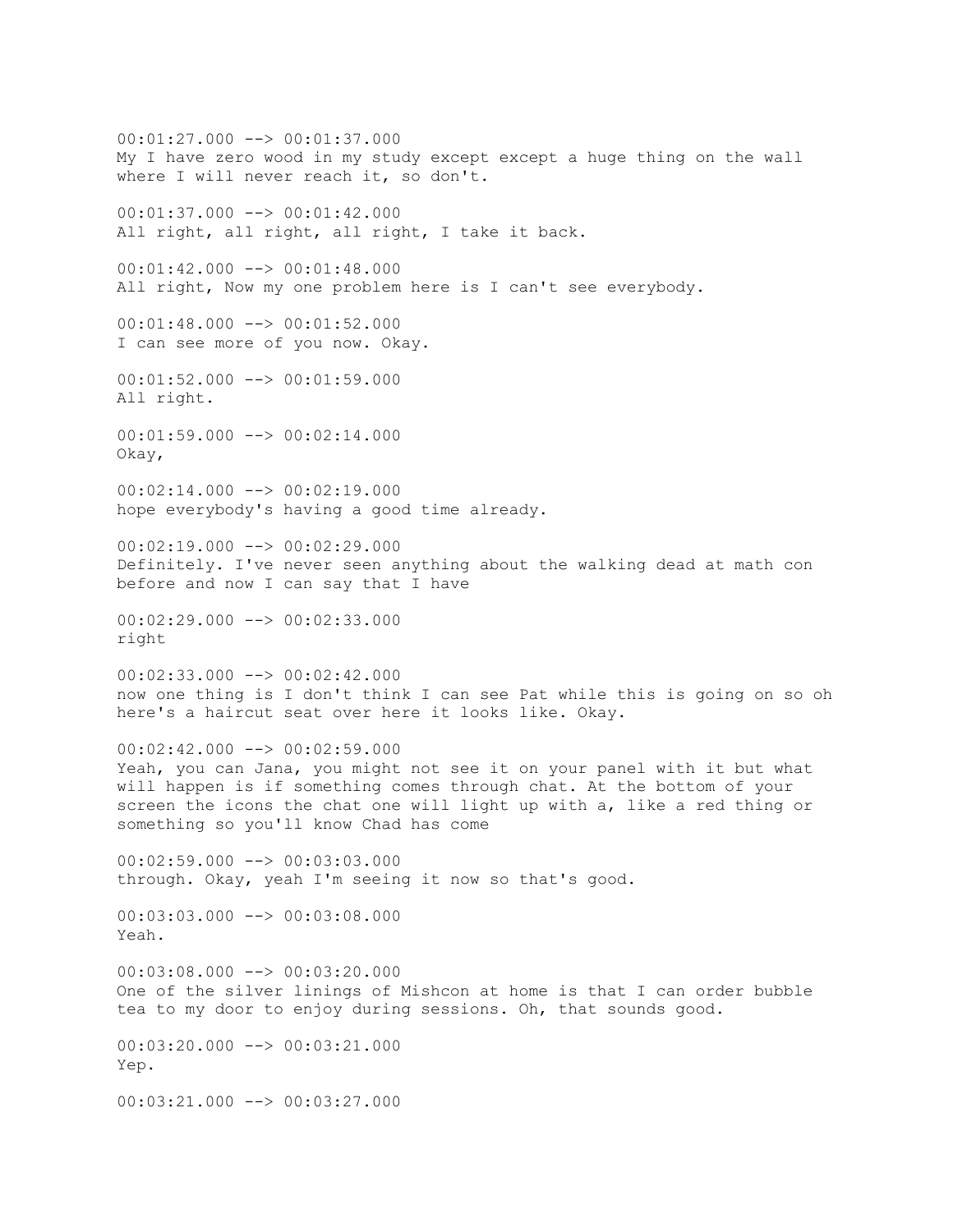You can go right on Amazon and order all the books that people will recommend that, too. Yeah.  $00:03:27.000$   $\rightarrow$   $\rightarrow$  00:03:37.000 It's dangerous for wallets, save all that travel money and use it to spend it on books instead books. 00:03:37.000 --> 00:03:43.000 Yeah.  $00:03:43.000$  -->  $00:03:55.000$ Alright, well this is going to be full of spoilers in fact it's basically nothing but spoilers so if you haven't read or seen some good omens, be prepared.  $00:03:55.000$  -->  $00:04:12.000$ What are your feelings on the second season Janet. Well, I would be nervous except that it's Neil Gaiman, who is writing it, and he knows what he and Terry Pratchett had originally planned to expand the store in fact he's used some of the original expansion  $00:04:12.000$   $\rightarrow$   $00:04:23.000$ ideas in the televised version of the first season. So, but you know I could watch you know I could watch David attendant and Martin Sheen just chatted each other for hours. 00:04:23.000 --> 00:04:25.000 In fact, that. 00:04:25.000 --> 00:04:37.000 What was that, that called the web series, yeah the Webster's. Yeah, stage or something like, Oh, yeah, basically them just chatting and it was wonderful.  $00:04:37.000$  -->  $00:04:51.000$ Yes. And if we could have them dressed up as zero failing probably and I was sitting in a little cottage in the cotton ball Cotswolds the whole time. Oh, that's just wonderful.  $00:04:51.000$   $\longrightarrow$  00:04:58.000 Yeah, I would just watch a series of them like running a bookstore together, running with your favorite bookstore together.  $00:04:58.000$  -->  $00:05:02.000$ Perfect.  $00:05:02.000$  -->  $00:05:14.000$ I mean there's a whole genre of, you know, bookstore related cozy murders and stuff. Perfect.  $00:05:14.000$  -->  $00:05:26.000$ Yeah, I'm with you entirely the fact that it's from the treatment that gaming in Pratchett like discussed gives me a lot of a lot of alleviates a lot of my concern.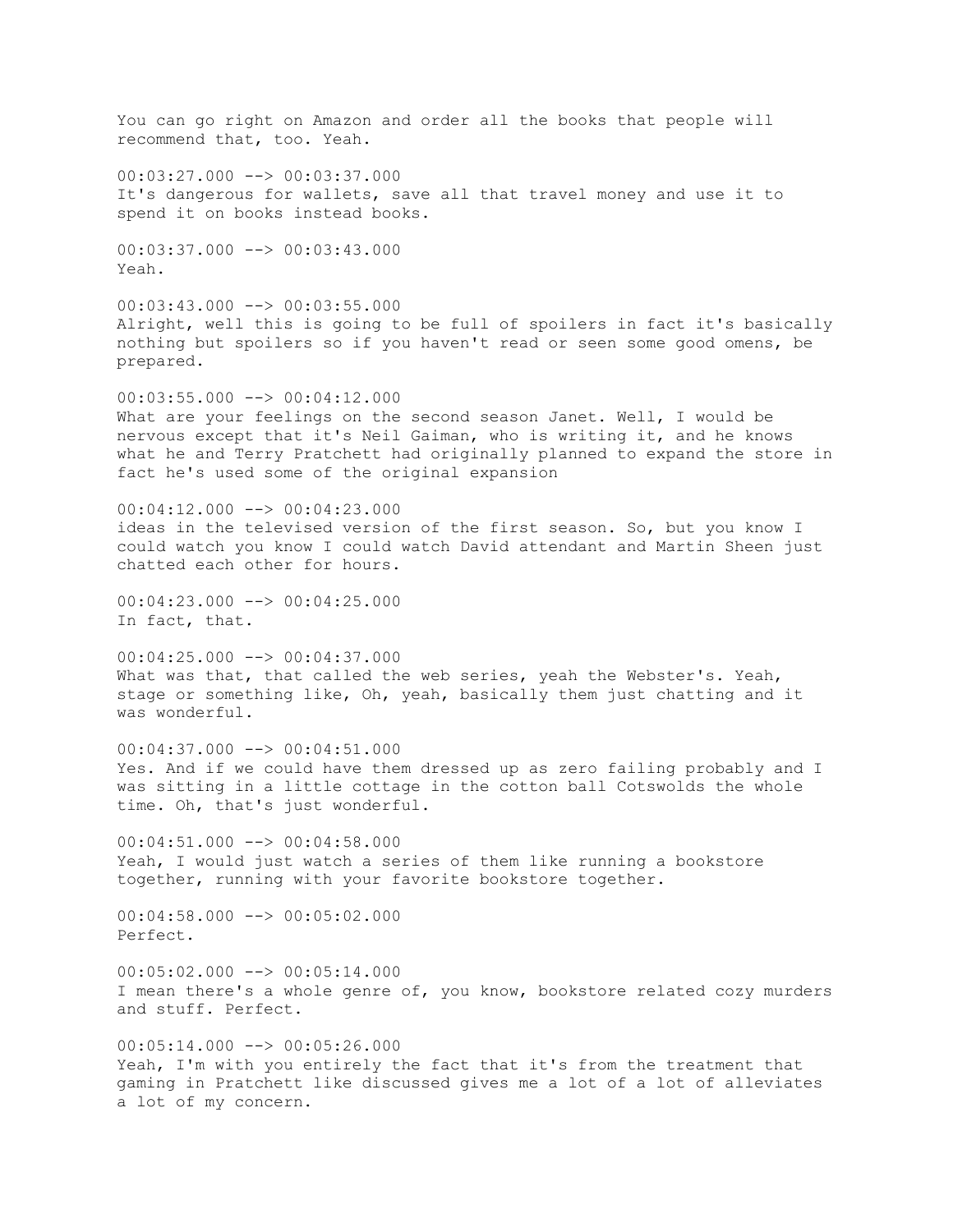00:05:26.000 --> 00:05:30.000 Yeah.  $00:05:30.000$  -->  $00:05:42.000$ Just talking game is not spreading himself too thin he's always got so many projects going on. It's true. 00:05:42.000 --> 00:05:50.000 I'll confess I'm only about three quarters the way through the book which I've insist upon reading before watching the TV show.  $00:05:50.000$  -->  $00:06:10.000$ But, yeah, well Okay, I'm ready for spoilers, I'm not a spoiler caring person. Okay, so not to tell you to cover your ears at a certain point. 00:06:10.000 --> 00:06:30.000 I think I'm going to get up and close my door because David's in a different panel and he's right next door so I will be right back.  $00:06:30.000$  -->  $00:06:43.000$ Before so that's 00:06:43.000 --> 00:06:49.000 like this is the appropriate background to discuss curly and his ear fail. 00:06:49.000 --> 00:07:00.000 Yep, yep, that's a good one. I'm like one of the possibly one of the biggest shifts that has ever sailed.  $00:07:00.000$  -->  $00:07:09.000$ Indeed, 00:07:09.000 --> 00:07:26.000 That's good one I like that.  $00:07:26.000$  -->  $00:07:27.000$ I'm here. 00:07:27.000 --> 00:07:57.000 Whoops out there. 00:08:03.000 --> 00:08:12.000 Yeah, the sheer number of beeps that happened when your host and zoom is. It's a lot  $00:08:12.000$   $\rightarrow$   $00:08:14.000$ like it too many be. 00:08:14.000 --> 00:08:20.000 Some of them I don't even know what they are, I think, one of them might be like when somebody leaves. It's like, I don't care.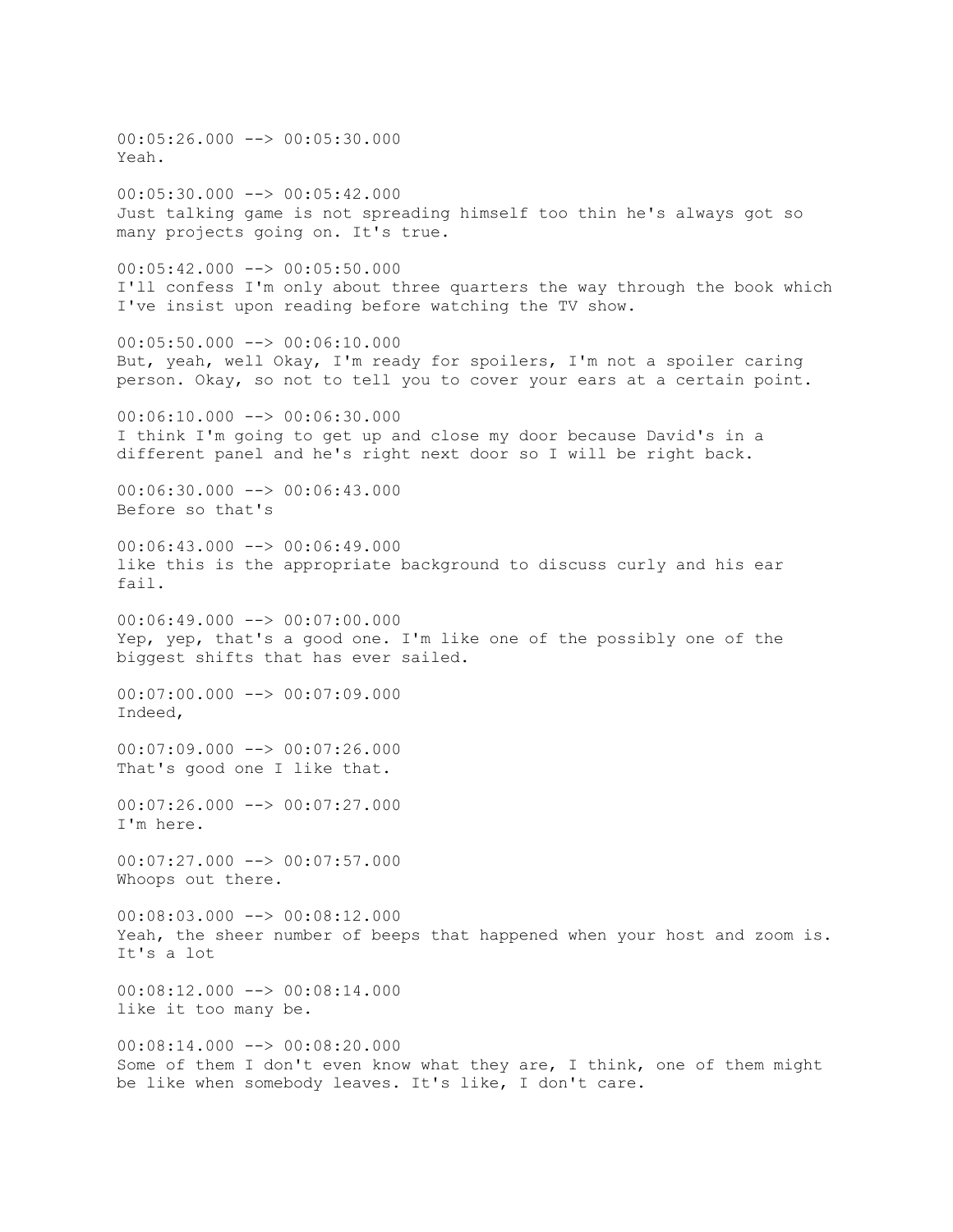$00:08:20.000$  -->  $00:08:26.000$ Don't let me know people are leaving. Yeah. 00:08:26.000 --> 00:08:32.000 I'm getting the beeps from people showing up so, yeah. 00:08:32.000 --> 00:08:47.000 I just saw that there's a way to remove that but then I don't know where it is.  $00:08:47.000$  -->  $00:08:49.000$ You're muted. 00:08:49.000 --> 00:08:55.000 Yeah. Winston is licking his chops like just right out of frame. 00:08:55.000 --> 00:09:17.000 Dog makes me crazy. 00:09:17.000 --> 00:09:23.000 Alright, well, it is time so whenever you want to start Jana. All right. 00:09:23.000 --> 00:09:28.000 Okay. Somebody else in the waiting room whoops, somebody's got to them. Okay.  $00:09:28.000$  -->  $00:09:39.000$ All right. Well, as I was saying earlier this is like nothing but spoilers. So if you have a problem with spoilers for good omens book or show.  $00:09:39.000$  -->  $00:09:42.000$ Well, Too bad, because you're going to get them. 00:09:42.000 --> 00:09:51.000 So today I am going to be talking about naming and sub creation in good omens.  $00:09:51.000$  -->  $00:10:08.000$ Okay, let me see advance I come on. There we go. All right. So, um, names are in one sense the outward indication of a power negotiation. The namer, the one who bestows a new name or uses an already given name reveals through the choice of the name that  $00:10:08.000$  -->  $00:10:25.000$ they give or use their relationship to that which they named the act may indicate a more or less equal relationship. It may represent an attempt to exert power over someone or something by imposing a name on it, or by using a name that will influence  $00:10:25.000$  -->  $00:10:41.000$ those who hear it. Or maybe an act of submission and ingratiation using a name to flatter or placate someone or something more powerful one's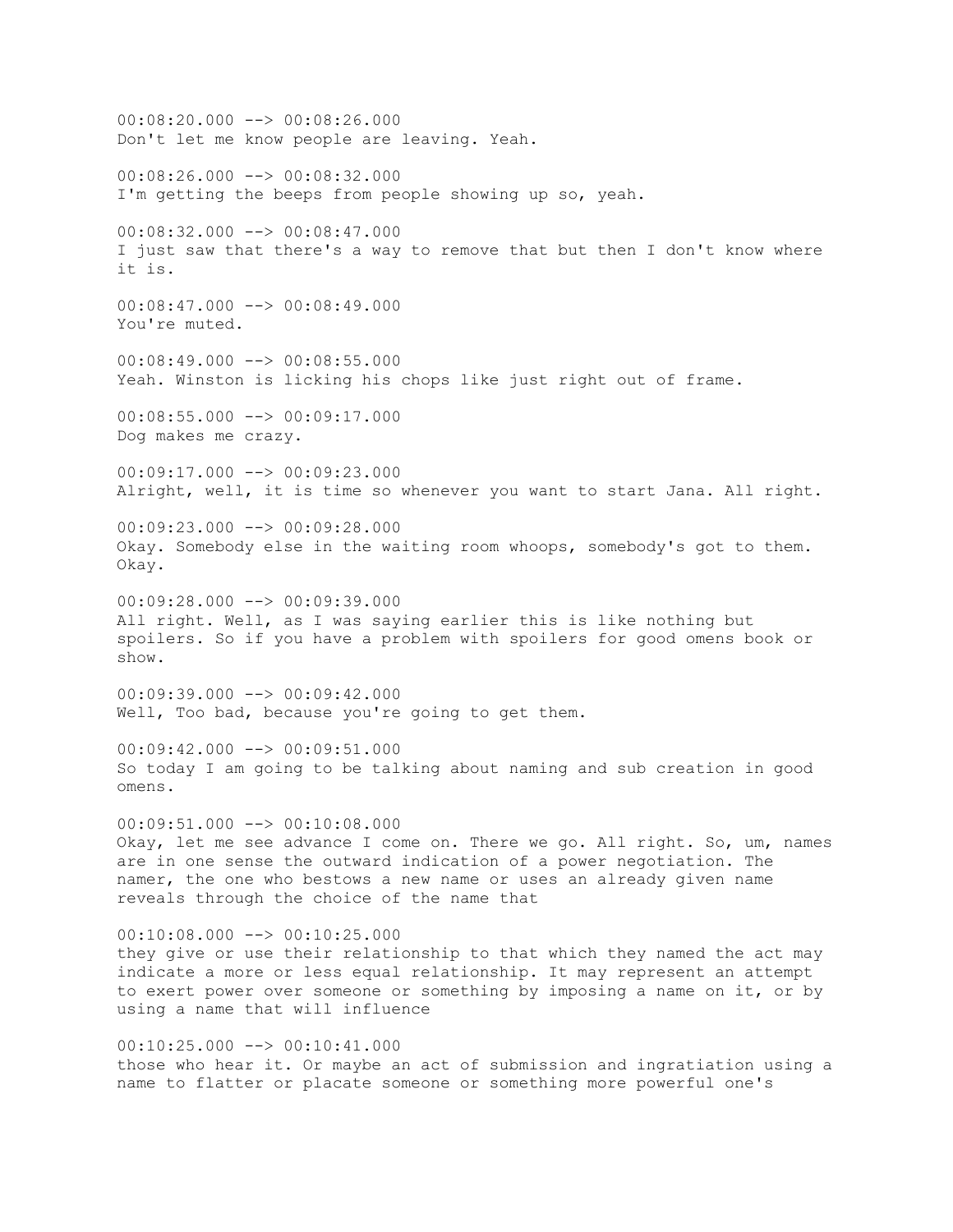personal name is a Nexus for many deeply important concepts and feelings about being a person, and having a place

00:10:41.000 --> 00:10:58.000 in the world in relation to other people to a family and to that which is ineffable naming may also be performed as a magical act as a form of localism Boy, that is of bestowing a name, in order to pronounce something to be equivalent to, or to encourage

 $00:10:58.000$  -->  $00:11:16.000$ something to become what the neighbor desires. This kind of naming maybe self reflexive a person may rename him or herself out of a desire for anonymity, or a new identity to indicate an alliance with someone or something else or out of pride hubris for

 $00:11:16.000$  -->  $00:11:35.000$ even shame names as a special category of powerful in a very real sense embodied language are vitally significant and naming is it primary and primal speech act in Genesis to naming is the first officially delegated sub creation task for God does not

 $00:11:35.000$  -->  $00:11:54.000$ name the animals but brings them before Adam to see what he will call them sub creation is Hawkins term for human beings right need and divinely.

 $00:11:54.000$  -->  $00:12:10.000$ Some creation positions, art, as the link between the imagination and its realized result. And as a writer and philologist token sees that artistic power first manifesting in language in narrative art in combining nouns and redistributing adjectives.

 $00:12:10.000$  -->  $00:12:27.000$ To quote from tokens poem is a Paya like the animals trees are not trees, until so named and seen and never were so named until name by man, the sub creator, the refracted light.

 $00:12:27.000$  -->  $00:12:43.000$ sub creative task. Terry Pratchett and Neil Gaiman working individually both take pleasure in names and have a keen understanding of how they work and story in there so collaborative work names fizz and pop and delight.

00:12:43.000 --> 00:12:55.000 Good omens book, 1990 TV series 2019 concerns itself with the last days of the world, from the birth of the Antichrist through several days after his 11th birthday the day he comes into his power.

## $00:12:55.000$  -->  $00:13:09.000$

At its heart, or the demon crowding and the angel zero fail, who due to their long posting on earth among humanity and their frequent interactions with each other, a forged a sort of working arrangement, and the font attachment to the comforts and delights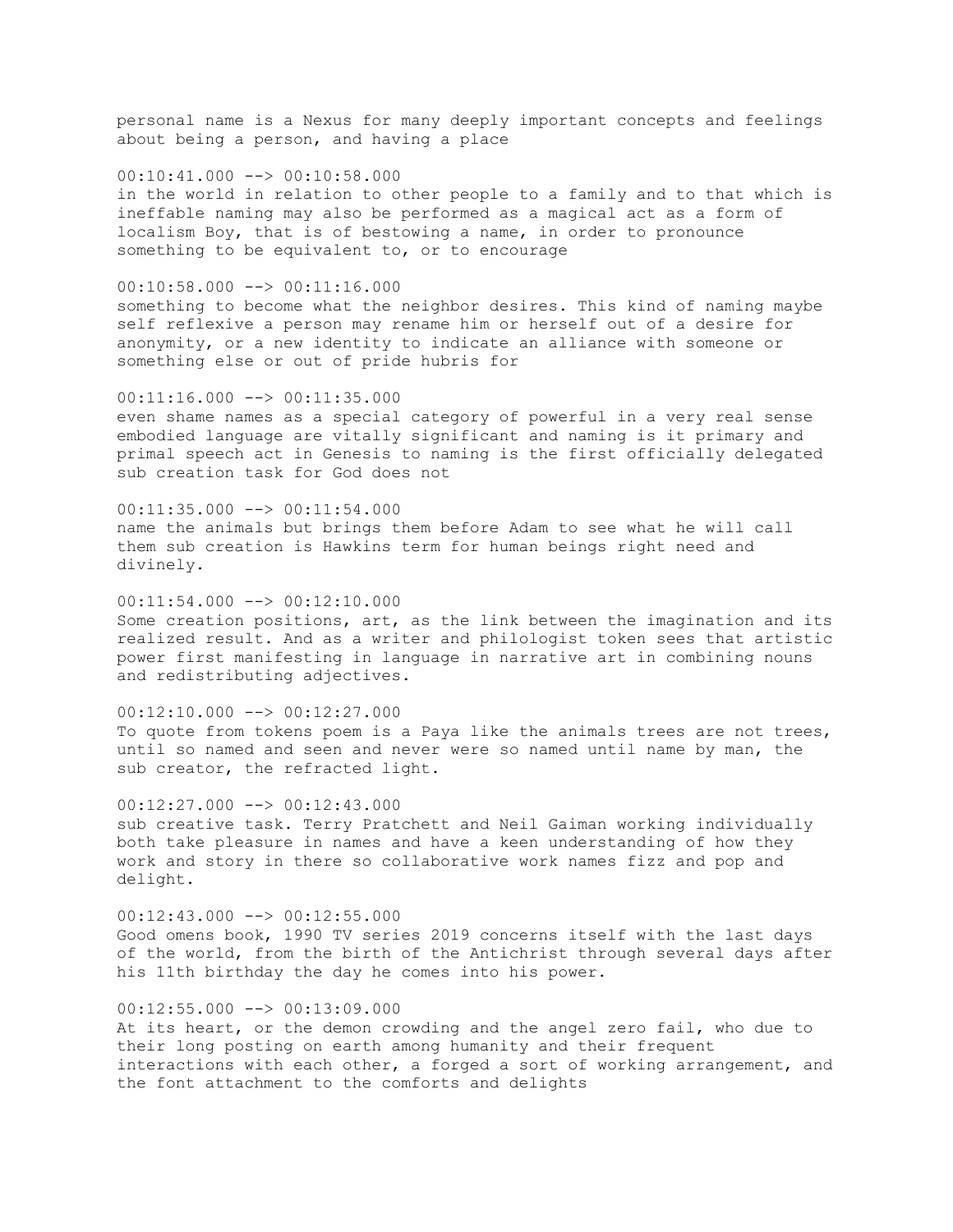00:13:09.000 --> 00:13:11.000 of the 20th century, and to each other.

 $00:13:11.000$   $\rightarrow$   $00:13:21.000$ They would rather apocalypse not take place. Thank you, and they work together to derail what all the rest of the forces of heaven and hell look forward to was such anticipation.

 $00:13:21.000$  -->  $00:13:36.000$ As Pratchett was dealing with the terminal stages of this early onset Alzheimers in 2014. He asked gaming, as the only person who had the same passion love and understanding for the book as he did to commit to finishing the script and seeing it filmed

 $00:13:36.000$  -->  $00:13:49.000$ in creating the six part TV series script gaming guru on their early 1990s attempts to write a screenplay, incorporating some of the new characters and situations they developed at that time and later.

 $00:13:49.000$  -->  $00:14:07.000$ Good omens book and show, a like is rife with significant acts of naming by both humans and other sentient beings from Crowley, as in Kroll renaming self cruelly to the constantly changing self claimed soubriquet is of the four horsemen while all humans

00:14:07.000 --> 00:14:25.000 beings have the power to name to rename to take a new name to give a name to do not deny a name to dead name and so on. The child antichrist Adam young has this power in spades reality bends to His will and his acts of naming stick and change when he

 $00:14:25.000$  -->  $00:14:40.000$ names. Well, other names stories will be examined in this paper, the naming acts I want to concentrate on will be the naming of Adam himself. Adams naming of its hell held as it comes into his power and his climactic act in the show of naming Satan to

 $00:14:40.000$  -->  $00:14:46.000$ not be his father, and thereby making it so retrospectively and eternally.

 $00:14:46.000$  -->  $00:15:01.000$ So let us start at the level closest to the ineffable as the book does. It is not just humans who have the power of naming in this fictional world supernatural beings also name, rename self name and nickname self naming in fact shows up on the very first

 $00:15:01.000$  -->  $00:15:14.000$ page of the text, the serpent, introduced this Crawley has decided that the name is simply not him and his thinking of changing it. When he reappears in the next chapter set in contemporary times he has a new name.

 $00:15:14.000$   $\rightarrow$  00:15:29.000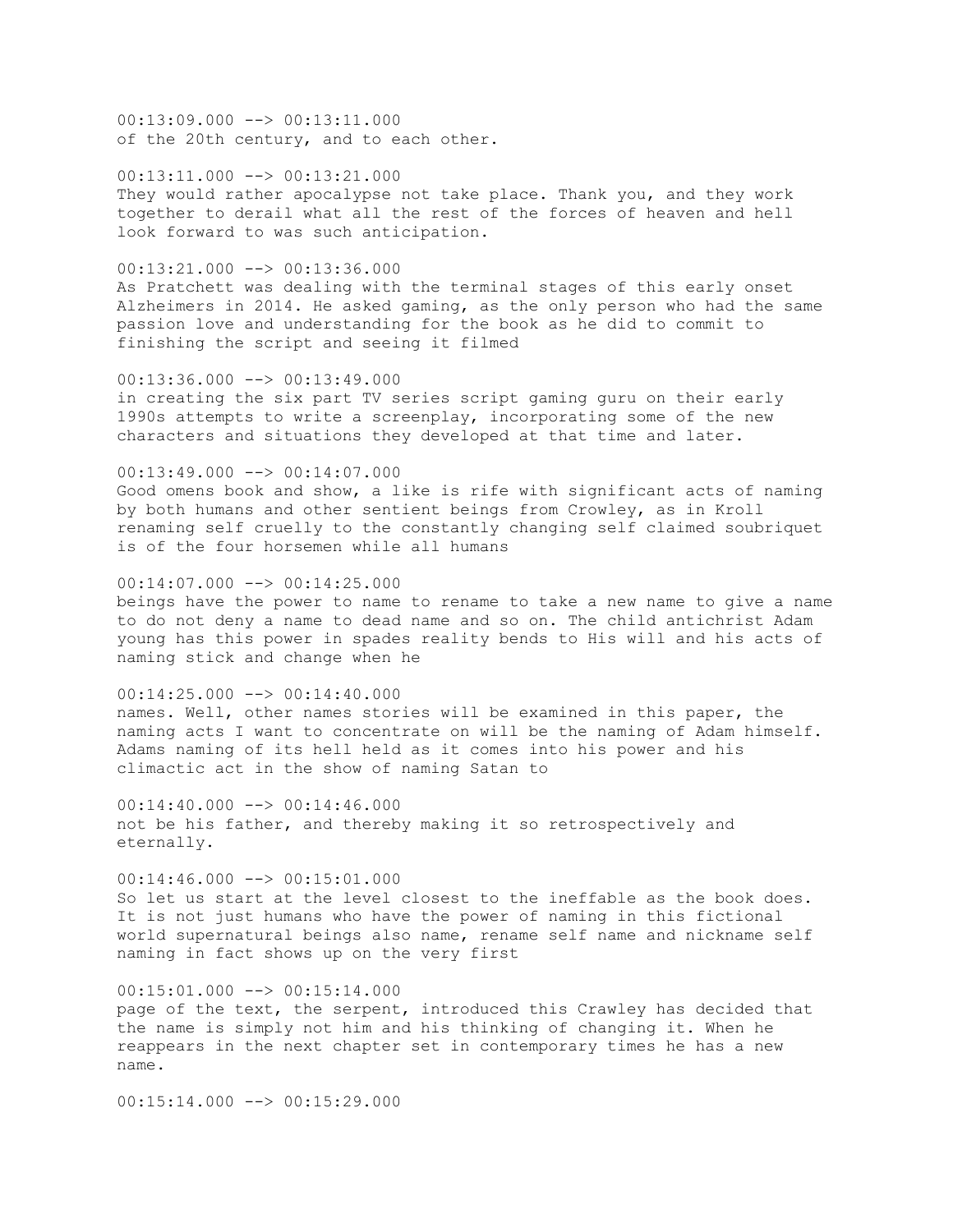The TV script draws attention to this. The demon like are asked, What's it called one himself these days, and hamsters now is crow early.

00:15:29.000 --> 00:15:45.000 it for me a bit too squirming at your feet push the script also establishes zero fails modern alias much to the book, the name on his bookstore is AZ fell and co booksellers, and the modern era, his counterpart goes by Anthony j Crowley, and they Missouri's

 $00:15:45.000$  -->  $00:15:53.000$ that as their fail says we'll take some getting used to and what does the J stand for anyway.

00:15:53.000 --> 00:16:08.000 The cluster of naming names and naming activities around the Four Horsemen of the Apocalypse, or apocalyptic course persons, as they're called in the dramatic persona is particularly interesting death war and famine tree retain their traditional names,

00:16:08.000 --> 00:16:12.000 but pestilence has retired and been replaced by pollution.

00:16:12.000 --> 00:16:28.000 Three of them also had aliases under which they operate in the human

sphere or his first encountered as an arms dealer named Scarlet. The becomes a war correspondent who's buying line is Carmen, read his week of her famine is known as Raven sable and

 $00:16:28.000$  -->  $00:16:44.000$ appears as a best selling Diet book author who later runs a food conglomerate called nutrition, pollution, more variable male in the book but appropriately cast is non binary in the show goes by a variety of names like white or blog or August or chalky

 $00:16:44.000$  -->  $00:16:57.000$ or Weiss, or snowy always playing a minor role and environmental disasters or the sort of research that creates things like plastics and petroleum byproducts of radioactive waste, and then moving on.

 $00:16:57.000$   $\longrightarrow$  00:17:06.000 Death of course is always death is only concession to disguise being a set of motorcycle others with Hells Angels on the back of the jacket.

 $00:17:06.000$  -->  $00:17:21.000$ which leads us to the other four horsemen in the book, the roadside diner in which the for me is already occupied by a gang of four motorcyclist, the humans are effectively swept up in the wake of the final ride to the place of Armageddon elated to be

00:17:21.000 --> 00:17:37.000 included. Big Head grease or pig bog and scholars, go about choosing their own aliases as the incarnations of modern problems of life, grievous bodily harm Cruelty to Animals things not working properly, even after you've given them a good pumping and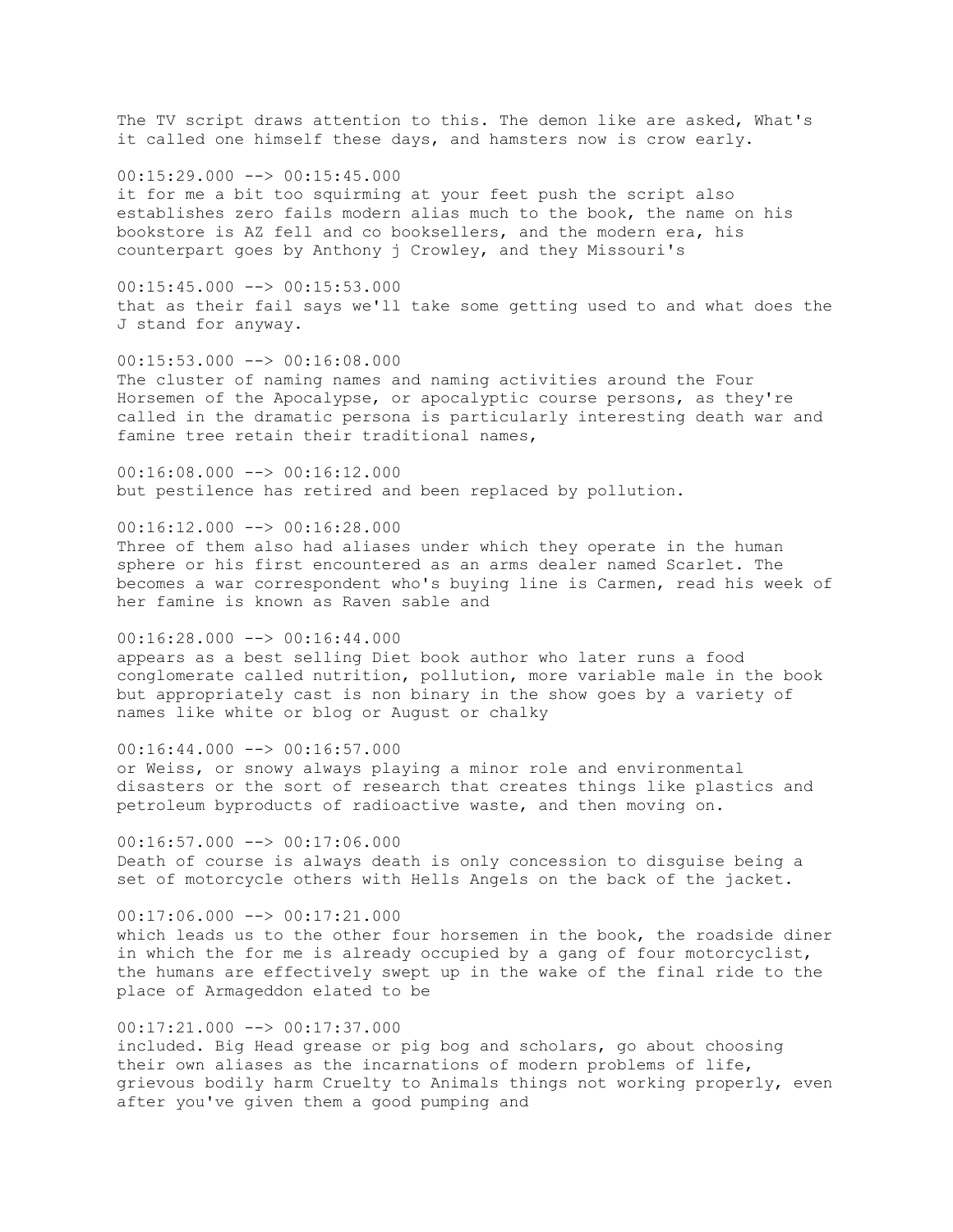$00:17:37.000$   $\rightarrow$  00:17:40.000 really cool people.

00:17:40.000 --> 00:17:57.000 These names including others briefly considered ones like no alcohol lager and treading and dog shit. Use the comic ineptitude of the four horsemen to conceal pointed social commentary, a standard tactic of Pratchett in particular, venturing it further

 $00:17:57.000$   $\longrightarrow$   $00:18:12.000$ from contact with the supernatural we might consider the chattering nuns of sin barrel, a satanic order they inverted expectations for example being expected to speak whatever is on their minds at all times, except for half an hour on Tuesday afternoons.

00:18:12.000 --> 00:18:27.000 Their names are satires on traditional virtue or st connected names taken in conventional orders sisters Mary Aquarius, memory of verbose Catherine pro looks great valuable and Teresa garrulous or their numbers.

00:18:27.000 --> 00:18:52.000 Which finder army is also a font of original and humorous names and parrot Puritan times which means, which, find your major, Thou shalt not commit adultery philosopher, was the one responsible for putting magnets Nutter boring 1600 exploded 1656, author

 $00:18:52.000$   $\longrightarrow$  00:18:59.000 His descendant Newton Paul suffer and Agnes is to send it anathema device become romantically involved and help save the world.

 $00:18:59.000$  -->  $00:19:14.000$ The modern head of the much reduced army, which find her Sergeant sad well show in here as a name or par excellence, padding the pay ledger, which both is a rebel and cruelly bankroll unbeknownst to each other, with which finder majors, Jackson Robinson

00:19:14.000 --> 00:19:31.000 Smith, saucepan tin milk and cupboard and on down through which find her Captain Smith Smith Smith, Smith and ditto and stuff, 500 lower ranks. Also, mostly named Smith, as well as naming his long suffering neighbor madam Tracy, everything from her of

00:19:31.000 --> 00:19:37.000 bubble on two Marines plush Bernstein, to paint a physical.

 $00:19:37.000$  -->  $00:19:51.000$ So to return to anathema device, she has oddly to contradict renaming

stories in the book, given on the same page. One is that her mother, not a great student of religious matters happened to read the word one day, I thought it was a lovely name for a

 $00:19:51.000$   $\rightarrow$  00:20:00.000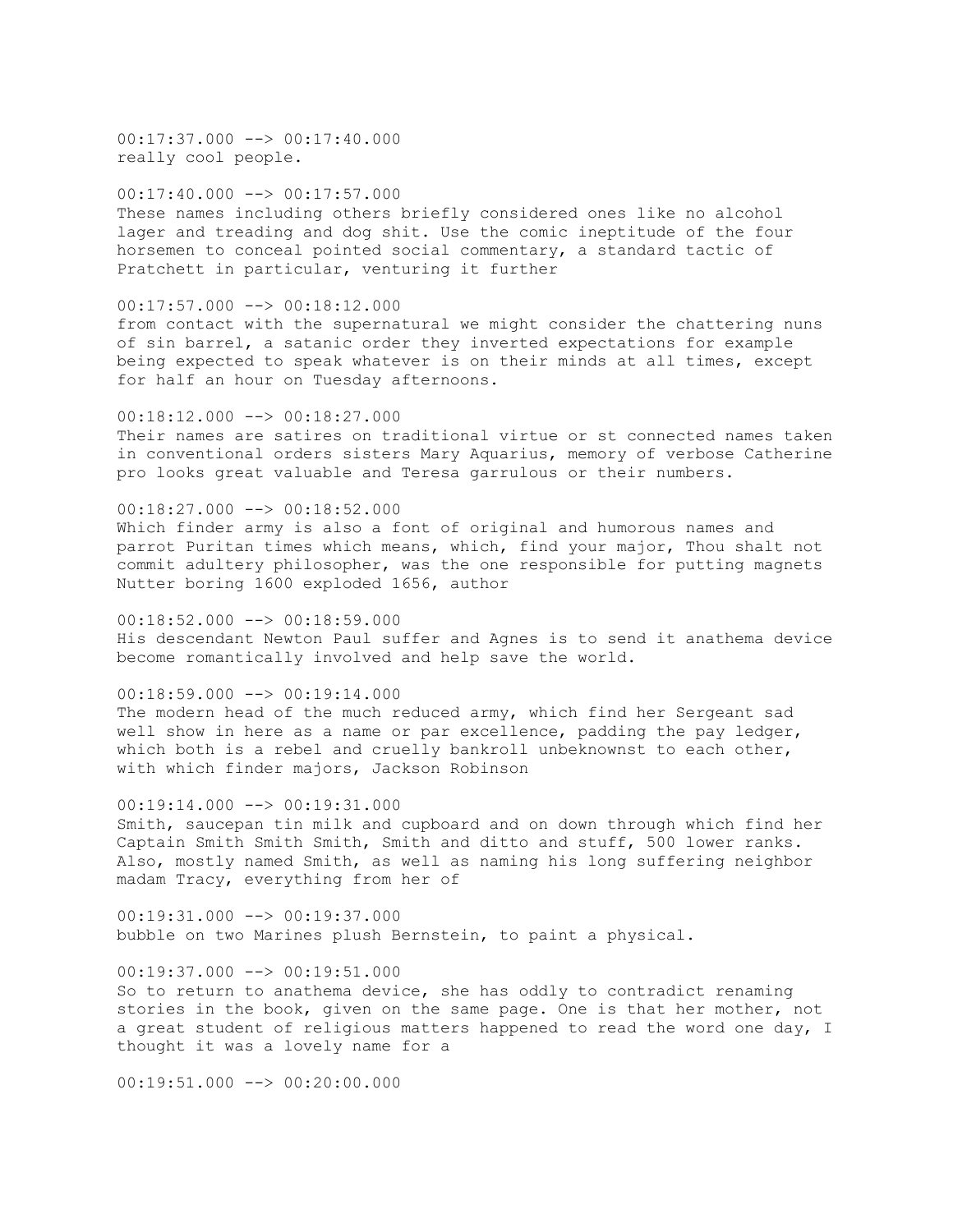girl. But this does not entirely make sense because she is written about by name and Agnes and others prophecies tender down in her family for generations.

## $00:20:00.000$  -->  $00:20:14.000$

And you shall be there also anathema is just one sample, and in the script her mother emphasizes that Agnes had special plans, especially for. So while the name anathema was predestined for her a more conventional naming story might be told to outsiders

 $00:20:14.000$   $\longrightarrow$   $00:20:19.000$ like the baffled immigration clerk at Heathrow

 $00:20:19.000$  -->  $00:20:29.000$ Adam young, the child antichrist, more of him and on is the focus of a great deal of naming energy as a child to be named and as a powerful name or himself, once it comes into his full power.

00:20:29.000 --> 00:20:47.000 Once he comes into his full power. He and his friends constitute a gang dark darkly referred to in lower tanfield as the them a tight knit group of four and fanatic and symbolic opposition to the Four Horsemen of the Apocalypse Wensleydale his first name,

 $00:20:47.000$  -->  $00:20:58.000$ as the voice of God tells us is Jeremy, but nobody has ever used it, not even his parents who call him youngster, pepper, was christened Pippin Galadriel moon child.

00:20:58.000 --> 00:21:09.000 There are only two ways a child can go with a name like that, and pepper hatches and the other one, and was pepper to everyone but her mother upon pain of suffering or considerable fury.

00:21:09.000 --> 00:21:25.000

Brian has no naming story. In fact, his name almost seems to be like a position title, like the Janet's and The Good Place every gang needs a Brian as God puts it always grimy always supportive of anything that Adam investor needs, and the description

00:21:25.000 --> 00:21:41.000 of the imaginative play of them, there is a great deal of fun with names and words, they role play the British formally Spanish Inquisition sprinkling their spit speech with bits of fake Spanish and Latin and referencing torture model in place, Torquemada

 $00:21:41.000$  -->  $00:21:59.000$ 

Adam confuses a cultist with Oculus and uses nuclear for new killer, and is excited about the Aquarian Age talks about Atlantis Ian's rather than Atlantis ends and references Madame blood about that bad ski in the secret city of LA and tunnels under the

 $00:21:59.000$  -->  $00:22:10.000$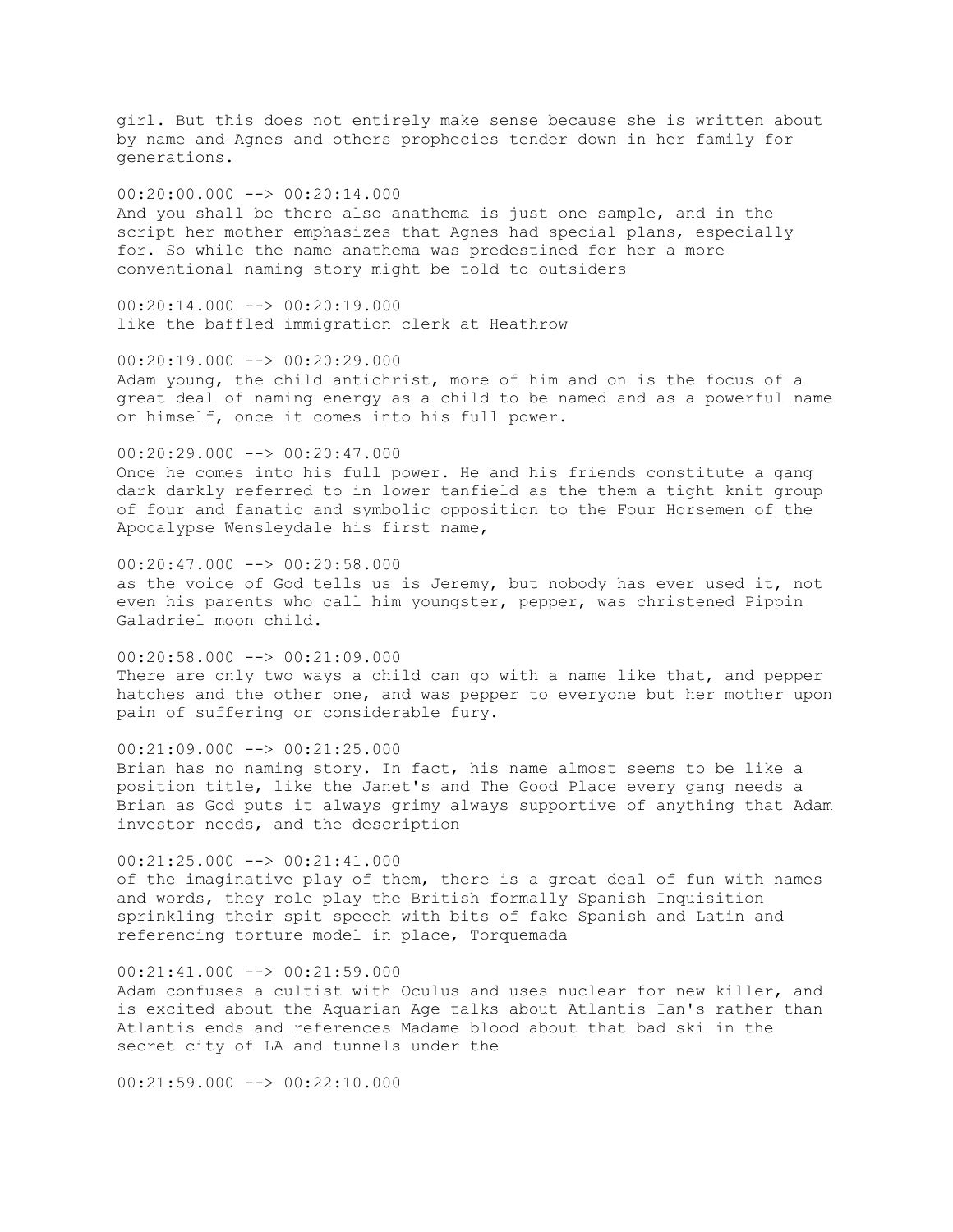the Gobi Desert, which are edited by secret master to betters as Adams powers start to grow and the wildly jumbled contents of his imagination start to become real.

 $00:22:10.000$  -->  $00:22:15.000$ It's perhaps for the best that he never gets the name is quite exactly right.

00:22:15.000 --> 00:22:29.000 Adams personal name story begins with the chattering nuns and same girl at their birthing hospital where in the best tradition of the classic horror movie trope the infant antichrist is about to be switched for the newborn child loves the American cultural

 $00:22:29.000$  -->  $00:22:43.000$ attache his wife. The presence of local resident Deirdre young showing up to give birth at the same time, results in the mix up where her baby winds up with the Americans, the American baby is adopted elsewhere, and Mr and Mrs young, go home to lower

00:22:43.000 --> 00:22:45.000 tanfield, but the little antichrist.

 $00:22:45.000$  -->  $00:22:56.000$ But before the children can go home they must be named the proper name is Michael reduce this reminds us exerts the power of a magical wish, which expresses the will of the family.

00:22:56.000 --> 00:23:24.000 And in this case, the nuns attempt to influence the earthly parents of the Antichrist to express the will of Satan reinforcing reduce this is observation that what is at stake in the naming process is no less than an act of possession system are really

 $00:23:24.000$  -->  $00:23:39.000$ But when she suggests Adam, Mr. Young stairs down at the Golden Girls, of the adversary destroyer of King the angel of the bottomless pit great business that is called dragon prince of this world father of lies spawn of Satan and the Lord of darkness

00:23:39.000 --> 00:23:55.000 and observes, you know, I think he actually looks like an atom, the adaptation as a scene showing the parallel blaming the other child. Mother Superior more persuasive than Sister Mary also suggest Damien to Harriet Dowling thinking she has the baby Christ,

 $00:23:55.000$  -->  $00:24:10.000$ but Harriet settles on Warlock. Perhaps in part to spite her husband who is across the ocean and America rather than at your side, and pulling expect to his son to be named do Stelling the third both mothers lovingly greet their sons by name.

 $00:24:10.000$  -->  $00:24:13.000$ Hello Warlock. Hello, Adam.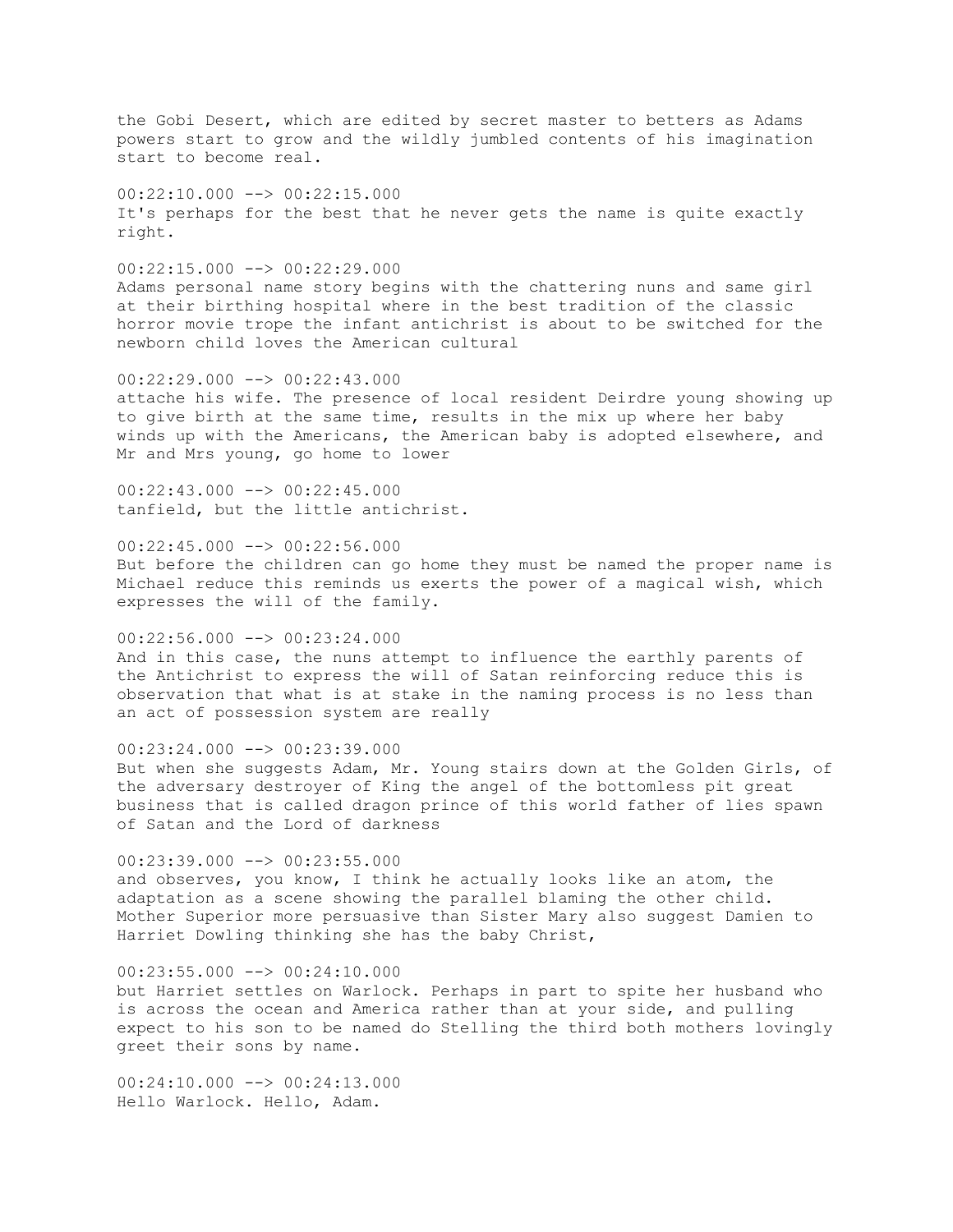### $00:24:13.000$  -->  $00:24:28.000$

Adam is a wonderfully ambiguous name, full of potential for good or evil and playing a state of prelapsarian balance and innocence, of course beginning a child who could be as much God's as sentence that young Adams full of the old Adam, as a neighbor

#### 00:24:28.000 --> 00:24:46.000

later sits with him in meeting its rise from the Hebrew Adama meaning earth or soil, whatever Adams heritage. He is also of the hurt, Earth in a human body, and developed a deep human love for the landscape of his own little corner of the world.

### 00:24:46.000 --> 00:24:59.000

Up until the 11th birthday of the three children we spend time only with Warlock Huma zero fail and cruelly believed to be the Antichrist. But when a certain event does not happen that works birthday party, they realized they had been on the wrong track

# 00:24:59.000 --> 00:25:12.000 track all along, probably has turned it told a zero fail. They're sending them a hell hound to the pad by his side and garden from all harm biggest one they've got on his 11th birthday at three o'clock in the afternoon.

 $00:25:12.000$  -->  $00:25:25.000$ it'll sort of pulling on him. He's supposed to name and himself. It's very important that he names it himself. It gives it its purpose, it'll be killer or terror, are stuck by night I expect if he does name it we're lost.

 $00:25:25.000$  -->  $00:25:30.000$ I'll have all his powers and Armageddon, is just around the corner.

#### $00:25:30.000$  -->  $00:25:43.000$

Now as an aside, I just want to mention these like little play figures, these are Neo Assyrian figures of mastiffs from about 650 bc currently held in the British Museum and inscribed with their names, capture of the enemy.

 $00:25:43.000$   $\rightarrow$   $00:25:54.000$ Don't think bite, bite or if it's fo loud bark and expel or of evil I just thought that was a nice parallel with with killer in terror in stocks by night.

# $00:25:54.000$  -->  $00:26:05.000$ So, the hell hounds materializes and lower 10 field rather than at warlocks party in London, and it homes in on the voice, it had been created to a bay could not help but obey.

00:26:05.000 --> 00:26:21.000 And that voice is very first words in the book are, it will be a dog, supporting all the expectations of hell. Adams rock solid declaration that the dog he fully expects to get for his birthday will be a pedigree mongrel, the right size to go down rabbit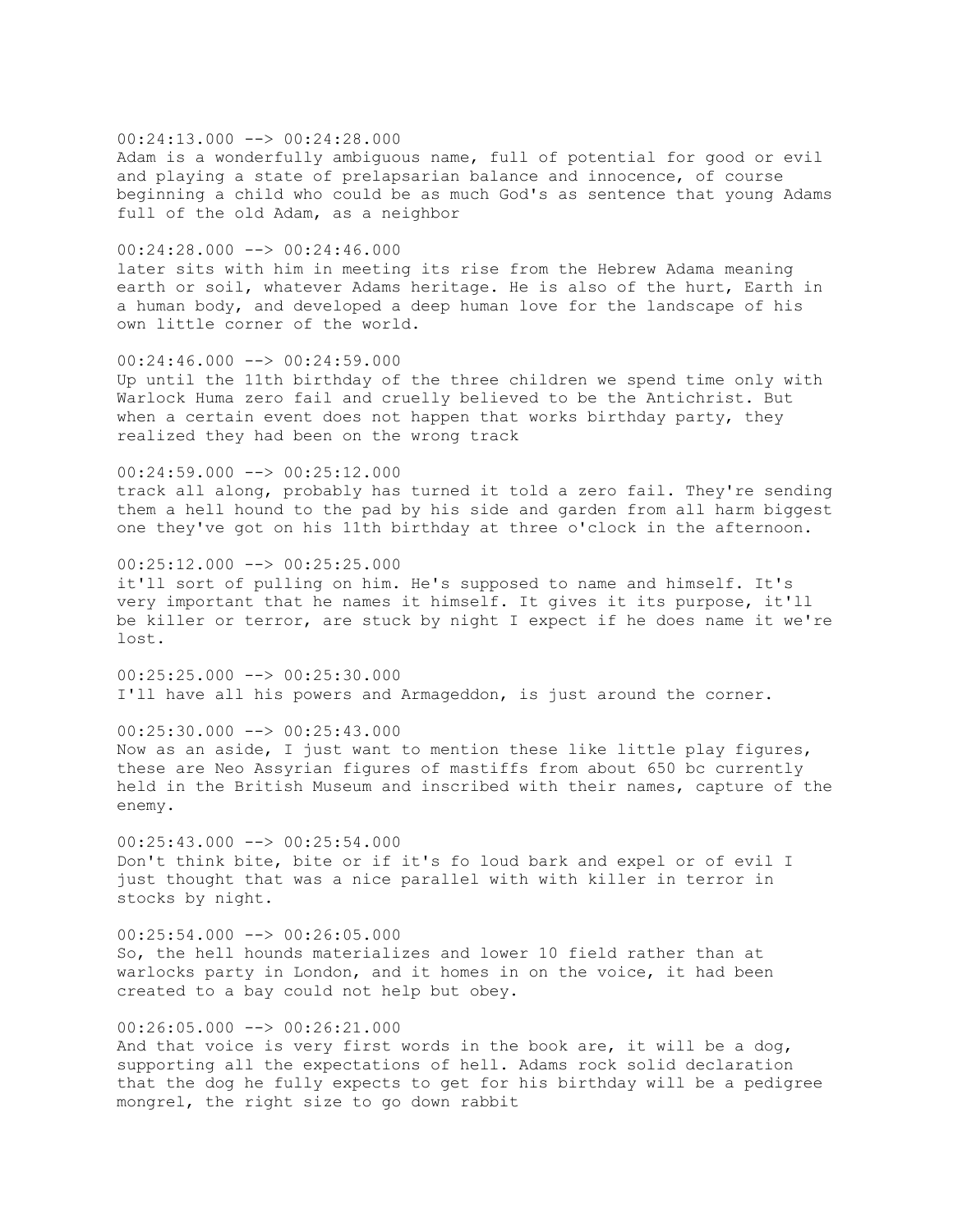00:26:21.000 --> 00:26:37.000 holes with one funny year that always looks inside out, transforms the hell held itself from by huge beast with a sort of growl that starts in the back of one throat and ends up in someone else's into dog immediately possessed by a great and sudden love

00:26:37.000 --> 00:26:43.000 for its master, and an overwhelming desire to jump up on people and wag his tail.

 $00:26:43.000$  -->  $00:26:53.000$ Adams back saying, Oh call him dog, it saves a lot of trouble and name like that. It says first major act as it comes into his powers on his birthday.

00:26:53.000 --> 00:27:06.000 As with the original Adam in the Garden of Eden. It is a some creative act of naming down here is as freshly named as the animals in the garden. In the words of john homeowners poem Adams task.

## 00:27:06.000 --> 00:27:21.000

It came for the name Adam had to give in a fire of becoming, and for Adam young, as well as the biblical Adam, this work of naming is as serious as play, animal trainer and philosopher Vicki Hearn places a mystical importance on the naming of animals.

### $00:27:21.000$   $\longrightarrow$   $00:27:35.000$

It is when animals learn their names that they become capable of reciprocal relationship with the human, and in the act of naming and they act of training, the name becomes larger, and eventually the animal and his name, become near enough to becoming

## $00:27:35.000$  -->  $00:27:50.000$

the same size, without a name and someone to call them by name hurt insist the animal can't enter the moral life. This relational redemption allows for the restoration of a prelapsarian language between humans and animals.

## $00:27:50.000$   $\longrightarrow$   $00:28:05.000$

The name gives the soul room for expansion, but also allows us humans in the equation to return to Adams divine condition. We're name is the invocation of a unique into individual, rather than a mere generic label.

## $00:28:05.000$  -->  $00:28:18.000$

The process of training creates a new language between an individual individual human and dog that radically changes the show of them. The dog and the human being is transformed together through the work of training.

## 00:28:18.000 --> 00:28:34.000

So the choice of the name dog doesn't just save time. It recreates the whole hound as what Adam considers the platonic ideal of darkness, and even more specifically, a certain type of darkness in relation to a certain type of humaneness Adam, the quintessential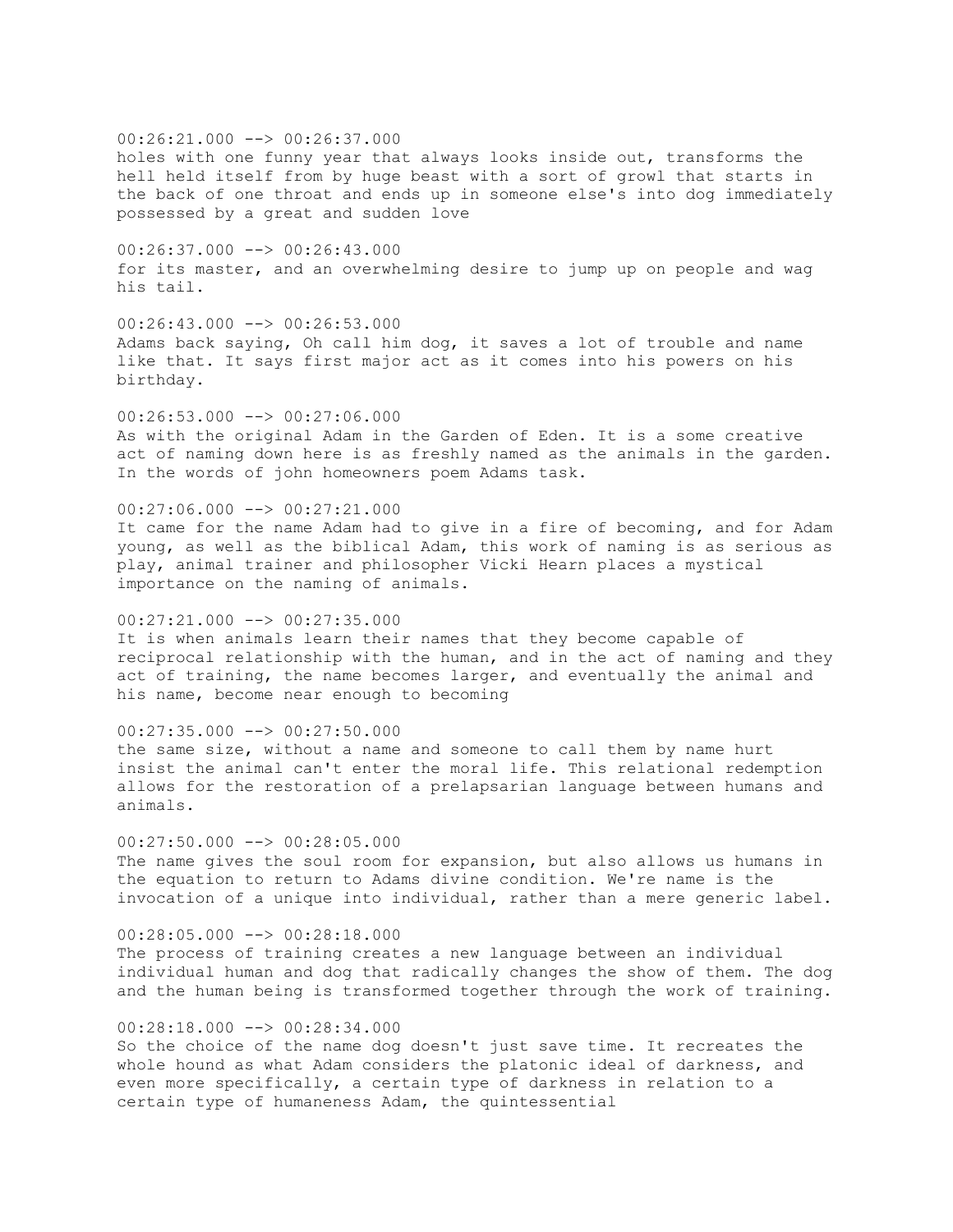00:28:34.000 --> 00:28:43.000 11 year old boy wants it, Doc he can have fun with Mr. Young notes that they look each other as, as each other as if they were made for each other.

00:28:43.000 --> 00:28:53.000 God says in a voiceover in the script form shapes nature, there are certain ways of behavior appropriate to small dogs, which are in fact willed and into their genes.

00:28:53.000 --> 00:29:08.000 The implication being that dog has been rewritten down to the level of his DNA by Adams naming and that nicely ambiguous passage, Adam notes, he's got to do what he's told, I read it in a book, training, it's very important, any dog can be trained at

 $00:29:08.000$  -->  $00:29:19.000$ said, my father says I can only keep them if it's properly trained dog basis masters voice, and a little more of hell burns away.

 $00:29:19.000$  -->  $00:29:32.000$ It was all in the more poignant then when, at the height of Adam's demonic temptation to remake the world, but his friends have turned away from them in order and revulsion dog also rejection siding with the them.

 $00:29:32.000$  -->  $00:29:43.000$ Give me back my dog Hell's Adam and pepper responds. He's not your dog. He's his own Doc, I don't think he likes you anymore.

00:29:43.000 --> 00:29:57.000 But dog is the first to realize when Adam has overcome his teleportation looking the boys face and joyful reunion through naming and training dog has developed a moral life of his own, and even plays a role in the apocalyptic showdown with four horse

00:29:57.000 --> 00:30:11.000 persons, the closing scene of the book overlays imagery of the terror full card over the unfolding Edenic play have a boy and his dog amid the apple trees of late summer in rural, England.

00:30:11.000 --> 00:30:25.000 The entire reason the Antichrist the offspring of Satan exists is to bring about Armageddon, the culmination of the great plan. The final battle between good and evil to determine the ultimate fate of the world, or as Adam cannily observes just to see

00:30:25.000 --> 00:30:37.000 who's got the best game. Adam and the them defeat the Four Horsemen of the Apocalypse as a team, but probably at least knows that it's not the end of it, Adam still has a solo task face.

00:30:37.000 --> 00:30:53.000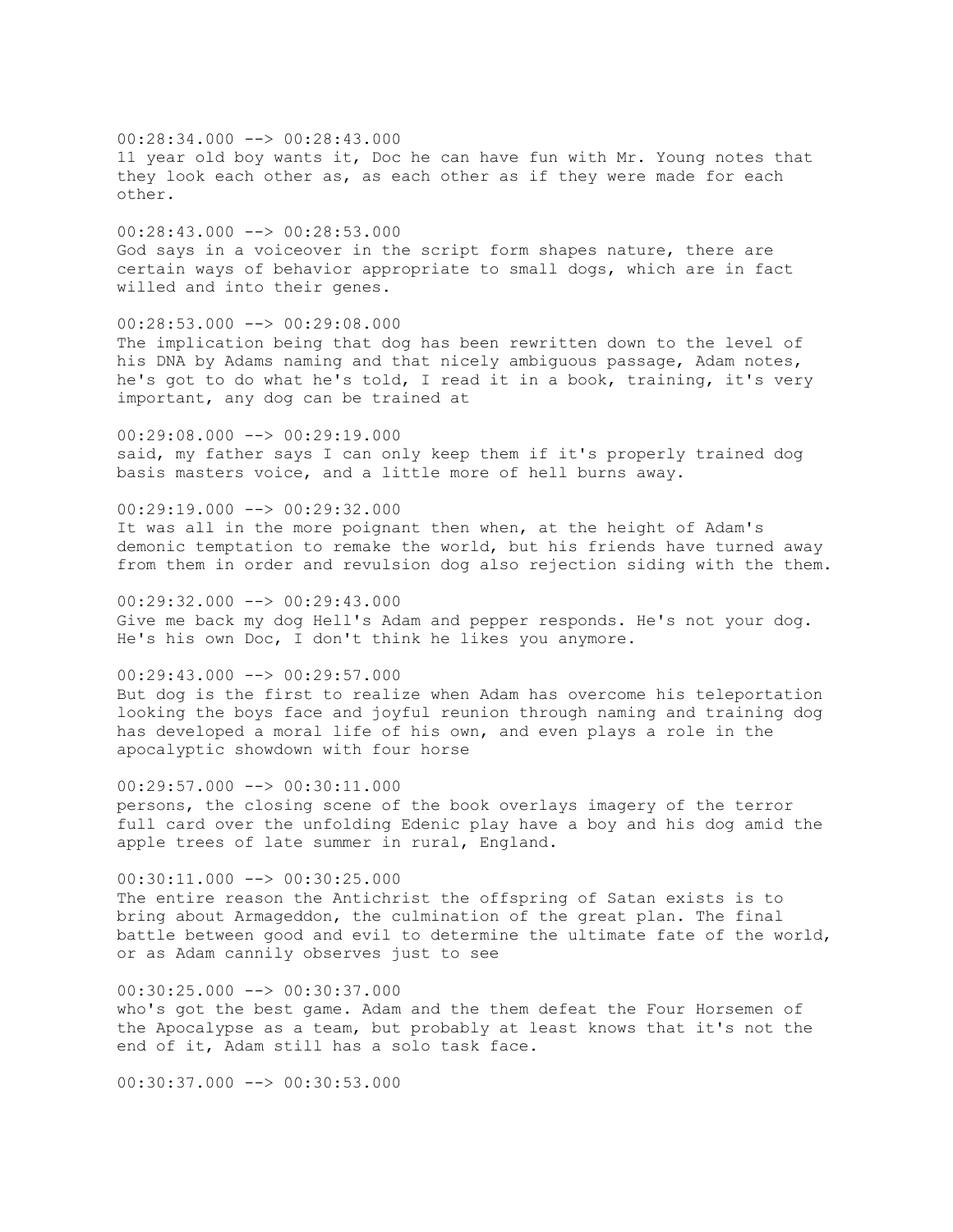Gabriel and Beals above, both mightily desiring Armageddon as the proper conclusion of the great plan. Each alternately threaten and control Adam, perhaps the very least effective tactic that can possibly be used with a stubborn and intelligent 11 year 00:30:53.000 --> 00:31:05.000 old boy, especially one who has already faced temptation and come out the other side with a very clear idea of what he is not going to do with his powers in the show Gabriel chastises Adams, you're a disobedient little brat. 00:31:05.000 --> 00:31:13.000 I hope somebody tells your father and bills about his, someone will and your father will not be pleased.  $00:31:13.000$  -->  $00:31:29.000$ It's not entirely clear what Adam does in the book but there are clues for really curly realizes that this boy could not only make you cease to exist merely by thinking about it, but probably arrange matters so that you never had existed at all.  $00:31:29.000$  -->  $00:31:36.000$ And Adam himself says, I don't see why it matters where it's written, not when it's about people, it can always be crossed out. 00:31:36.000 --> 00:31:42.000 Adam waves his hand and Satan's imminent threatened appearance on the scene simply doesn't happen. 00:31:42.000 --> 00:31:57.000 The show is less subtle about it, making it clear that there is a distinction to be made between Adams earthly father, who wouldn't hurt anybody. And his satanic father coming to destroy Adam for his refusal to start the Battle of Satan erupts through  $00:31:57.000$  -->  $00:32:10.000$ the pavement of the deserted airfield currently urgently explains to Adam reality will listen to you right now, you can change things. When Satan demands that his rebellious son, come to him, Adam rejects him. 00:32:10.000 --> 00:32:18.000 You're not my dad. That's don't wait till you're 11 to say hello, and then turn up the tell you off. If I'm in trouble with my dad, then it won't be you.  $00:32:18.000$  -->  $00:32:31.000$ It's going to be the dad who was there. You're not my dad. And then the clincher that bends reality to Adams will that sub creates a new reality. You're not my dad, you never work. 00:32:31.000 --> 00:32:41.000 At that point, it is true, and always has been true solid and

comfortingly concerned Mr. Young is his dad approaching through the smoke is left by the banner of Satan.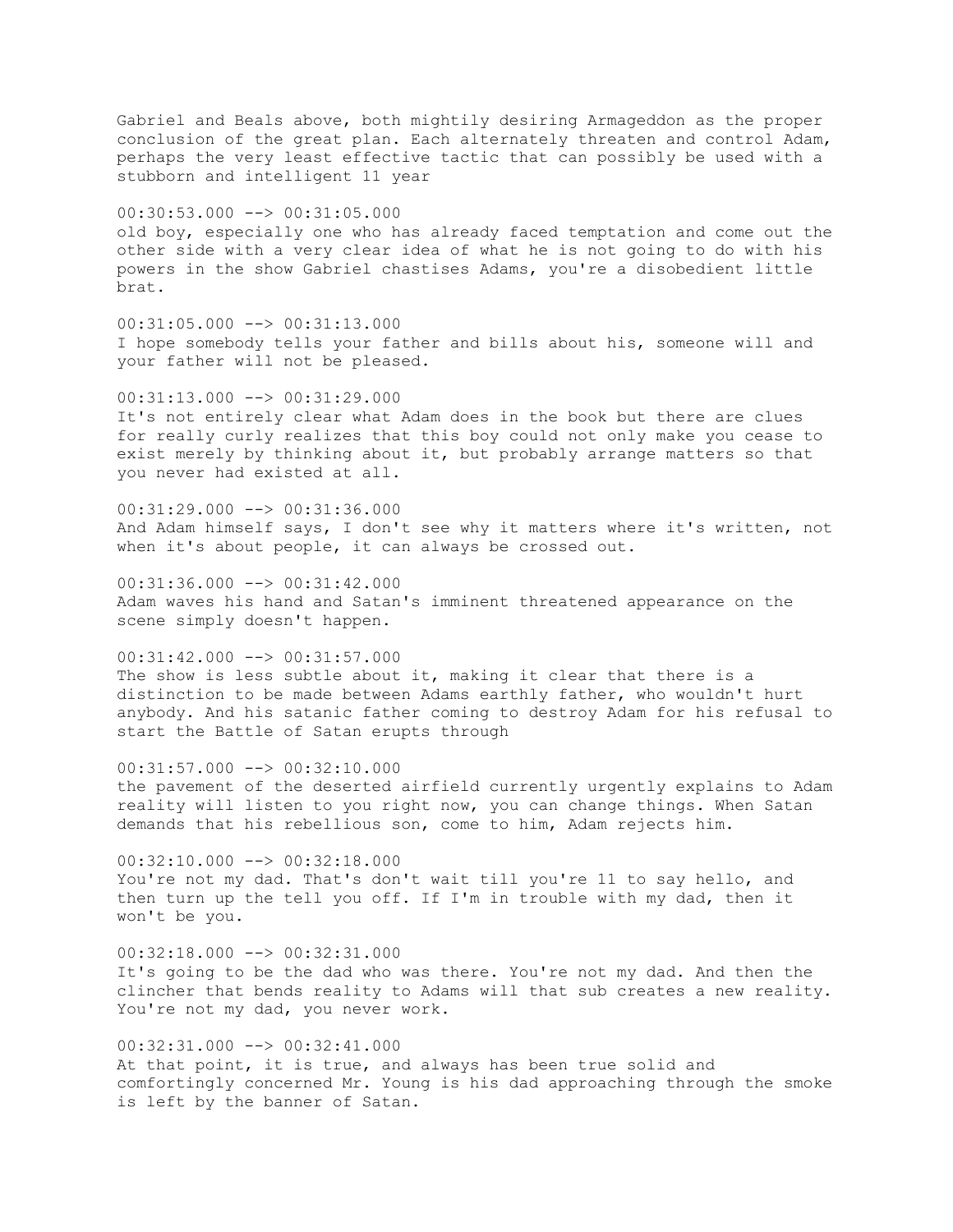$00:32:41.000$  -->  $00:32:46.000$ And Satan is not and never has been added as father.

00:32:46.000 --> 00:33:02.000

Adam has effectively renamed Satan from his father to not just father eternally and retroactively and reiterated that Mr. Young is and always has been his one and only father, but gives us suggest that certain novels are designed as the moral trial of

 $00:33:02.000$  -->  $00:33:17.000$ 

the child concerned with a battle to possess and struggle to indoctrinate the child, were to adversary camps, speak the power to name the child. Here, the child claims the power to cross out the name of the Father, who was trying to possess and indoctrinate

00:33:17.000 --> 00:33:18.000 him.

 $00:33:18.000$  -->  $00:33:32.000$ Jean Shinoda Bolin and speaking of the major Greek gods points out that these powerful figures exemplified the dark side of the patriarchy and were often hostile towards their children, especially towards sons, that when they feared would challenge their

00:33:32.000 --> 00:33:48.000 authority. Such a destructive father will insist that his children not different from him, or deviate from his plans for them. He will consume his son's life, whether that son lives out his father's ambitions, or the sons own bit differs from the position

 $00:33:48.000$  -->  $00:34:01.000$ his father expects him to play this father's fear is that unless you swallowed up in some way. The sun will someday be in a position to challenge his father's power and overthrow his authority.

00:34:01.000 --> 00:34:12.000 But set them, Ben Adam did not grow up with Satan present in his life as probably points out, he was left alone. He grew up here but he's not evil incarnate or good incarnate.

00:34:12.000 --> 00:34:14.000 He's just a human incarnate.

 $00:34:14.000$  -->  $00:34:27.000$ Instead he grew up with Adam yet with Arthur young is serious minded man who smoked a pipe and wore a mustache and had exactly the right amount of insurance, and through three miles an hour build of the speed limit.

 $00:34:27.000$  -->  $00:34:41.000$ A man with a soul like a comfortable leather armchair, his wife Deirdre

thinks he's a softy sometimes his idea of punishing Adam is to combine them to the house and stop it's pocket money for two weeks, but admin knows it'll all be forgotten by tomorrow.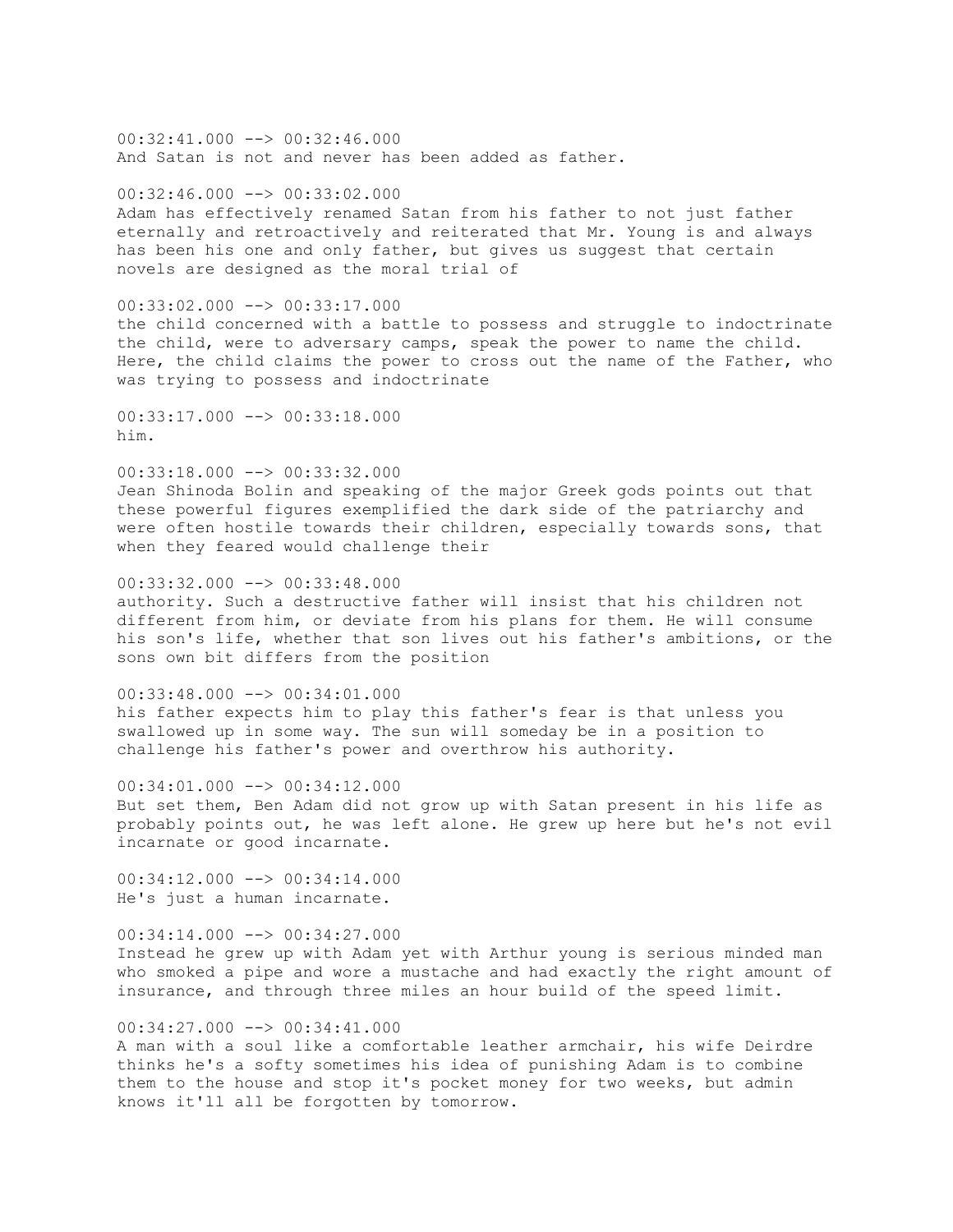00:34:41.000 --> 00:34:49.000 And the scene not included in the final episode, Arthur tells a nosy neighbor, just in case you are in any doubt, I'm proud of my son.

 $00:34:49.000$  -->  $00:34:56.000$ Arthur is not the father as evil incarnate word incarnate, but loving decent solid, and simply human incarnate.

00:34:56.000 --> 00:35:11.000 One can hardly picture Arthur indeed real having any other names or their solidity changing one bit. There are such fixed points for Adam, representing stability, the epitome of goodness that even at the height of Adams temptation to remake the world

 $00:35:11.000$  -->  $00:35:22.000$ when he says he will make his friends new mommies and daddies he seems to imply that this will not apply to himself, since only one says Ted field, same as always.

00:35:22.000 --> 00:35:37.000 The sudden burst of playful naming creativity on the part of the hitherto unimaginative other four horsemen points us in the direction of a hypothesis compatible with tokens concepts of sub creation and contrary stories, increasing closeness, or receptiveness

 $00:35:37.000$  -->  $00:35:54.000$ to the supernatural to fantasy and imagination seems to heighten the individual sub creative power, and thus the power to name a fizzing fecundity of sub creative power seems to increase as beings originate closer to or draw nearer to or open up to the

 $00:35:54.000$  -->  $00:35:58.000$ NIF the ineffable source of creation.

 $00:35:58.000$  -->  $00:36:13.000$ Human Children at Play a cultist satanist nuns and which finders are more open to this influence than the average London pedestrian who knows that ancient Bentley's can't do 90 miles per hour in the heart of the city, and therefore they did not see that

00:36:13.000 --> 00:36:23.000 happen, the sort of person who in tokens formulation dislikes, any meddling with the primary world are such small glimpses of it as are familiar to them.

 $00:36:23.000$  -->  $00:36:35.000$ This applies to supernatural beings as well. Powers in principle Danny polities who are closer to God or Satan, or more flexible in their habits of mind appear to have more power to name.

 $00:36:35.000$  -->  $00:36:50.000$ Adams power is far more than human and given his supernatural parentage rivals all but the power of the Creator itself token might characterize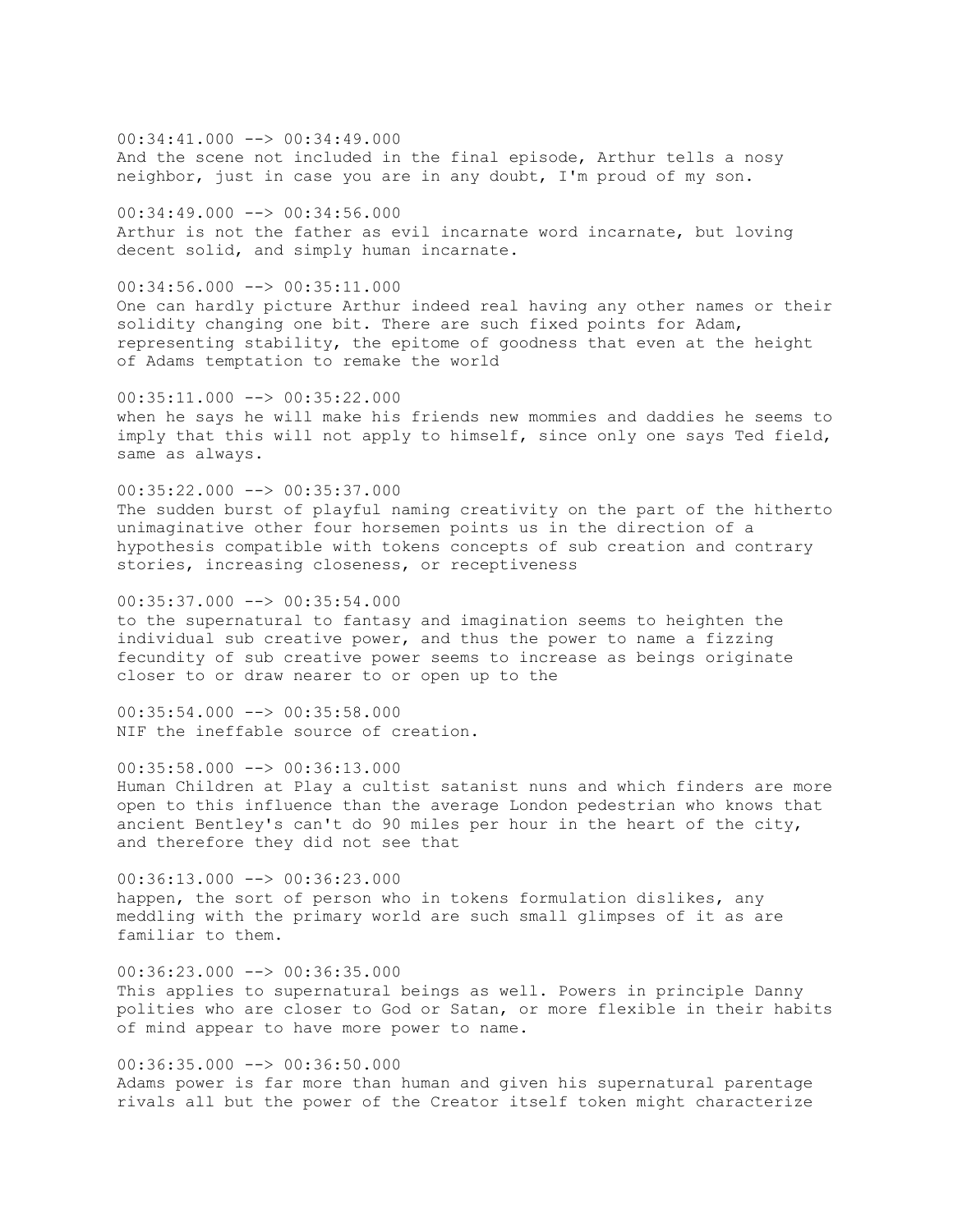the conundrum facing Adam as the conflict between a champion, which as we see in the games that then play produces

 $00:36:50.000$   $\rightarrow$   $\rightarrow$  00:37:05.000 a secondary world into which both designer and spectator can enter to the satisfaction of their senses when they are inside and magic, which token distinguishes as the operation of power in this world domination of things in world wills.

 $00:37:05.000$  -->  $00:37:20.000$ Adam has the wisdom to know his limits and postulate potential actions to their unforeseen conclusions. As he does in refusing to bring all the whales back, and that would stop people from killing them what it sensibly asks, it could bring them back,

 $00:37:20.000$  -->  $00:37:35.000$ but he can't change human nature, without doing enormous harm to the balance of the world. Once I start messing around like that there'd be no stopping it he says enchantment and art are appropriate metal as humans top creators, not the desire for power,

00:37:35.000 --> 00:37:37.000 which is the mark of the mirror magician.

 $00:37:37.000$  -->  $00:37:46.000$ We make token declares in our major, and in our derivative mode because we are made, and not only made but in made in the image and likeness of a maker.

00:37:46.000 --> 00:38:00.000 naming is in this biblical and mythological sense. Our first and greatest sub creative power as humans, and not to be taken lightly. But approached as Adam does his powers, with a very responsible attitude.

00:38:00.000 --> 00:38:10.000 We may as Pratchett and game and have done, fill all the crannies of the world with not so evil demons and slightly tarnished angels and perfectly human antichrist.

 $00:38:10.000$  -->  $00:38:25.000$ It is our right to sub create as token claims in the right has not decayed, we make still by the law in which were made.

00:38:25.000 --> 00:38:30.000 And I'm going to stop sharing my screen I see the chat has been very busy.

 $00:38:30.000$   $\rightarrow$   $\rightarrow$  00:38:33.000 Let's see pause share.

00:38:33.000 --> 00:38:39.000 Stop share. There we go. All right.

 $00:38:39.000$   $\longrightarrow$   $00:38:49.000$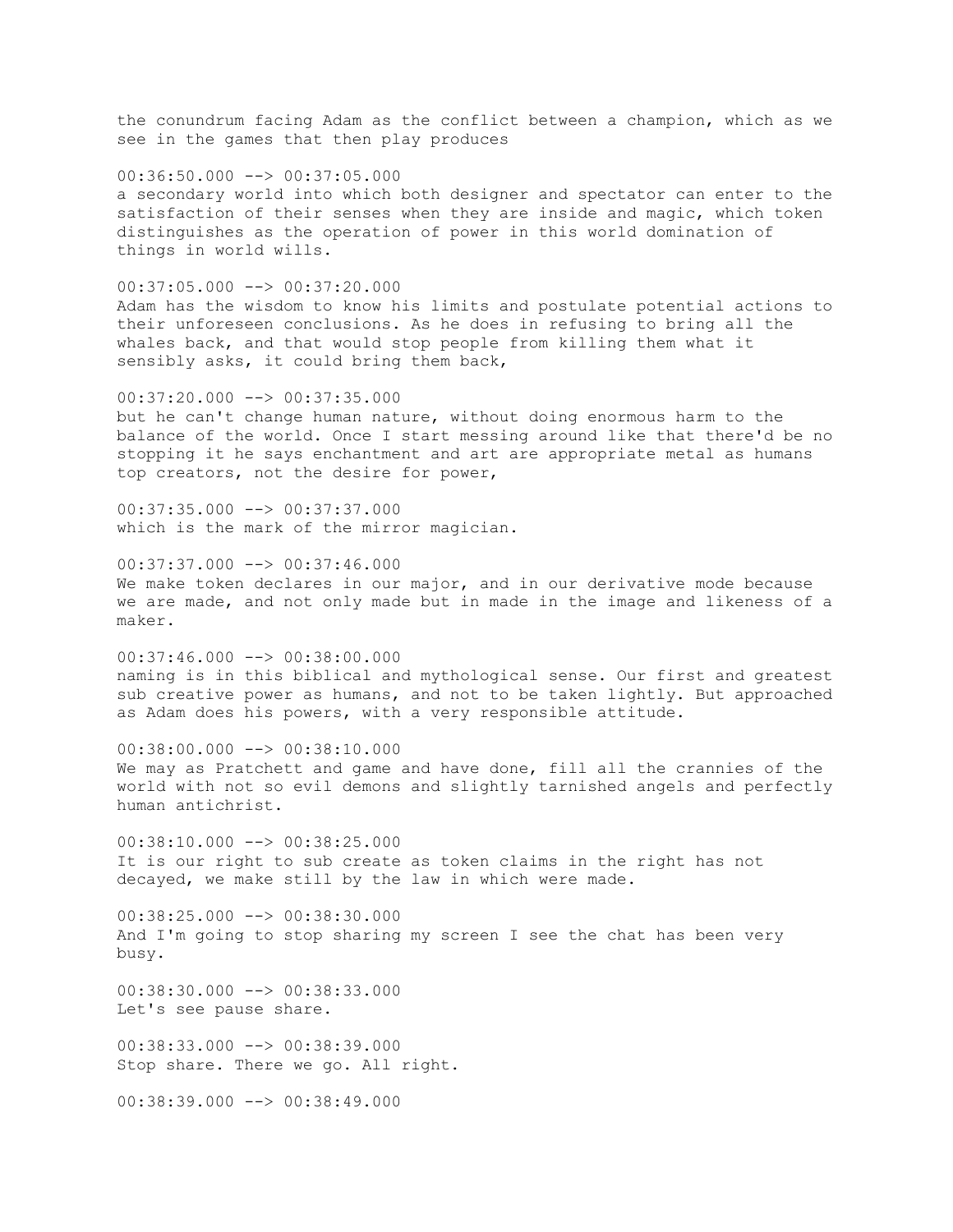Thanks, everyone. I'm going to look at the chat and see, see if there's anything to respond to in there and if anyone has any questions or wants to raise my hand just so on. 00:38:49.000 --> 00:38:53.000 All right. 00:38:53.000 --> 00:39:03.000 Alicia second time that you see me talking about something you haven't watched how have you not watched good omens Alicia you're going to love it.  $00:39:03.000$  -->  $00:39:16.000$ I mean I cannot pick for you, not knowing good omens Come on, good omens in the same way I know Star Wars in that like I've been adjacent to design guys so I kind of know about it I just haven't watched it yet.  $00:39:16.000$  -->  $00:39:19.000$ Okay.  $00:39:19.000$  -->  $00:39:22.000$ You must. Yeah. 00:39:22.000 --> 00:39:23.000 Yeah. 00:39:23.000 --> 00:39:25.000 Hey, Janet. 00:39:25.000 --> 00:39:27.000 This Rob Tally. 00:39:27.000 --> 00:39:28.000 All right, all right.  $00:39:28.000$  -->  $00:39:38.000$ I'd like to ask a question that's not good omens related although I love the gentleman's talk, and it's one of my favorite books and I of course also enjoyed the series. 00:39:38.000 --> 00:39:55.000 But as long as I've got you talking about names. It's always been a curiosity of mine with token, specifically the doors token insists that the dwarves will never tell us their real names or reveal their real language, and your talk, especially at the  $00:39:55.000$  -->  $00:39:59.000$ beginning really reminded me of the sort of magic of names.  $00:39:59.000$  -->  $00:40:14.000$ And in this sense, the way in which, you know, perhaps by giving your real name as with the dwarves and Lord of the Rings. Its seeding of power, or you know, a risky behavior.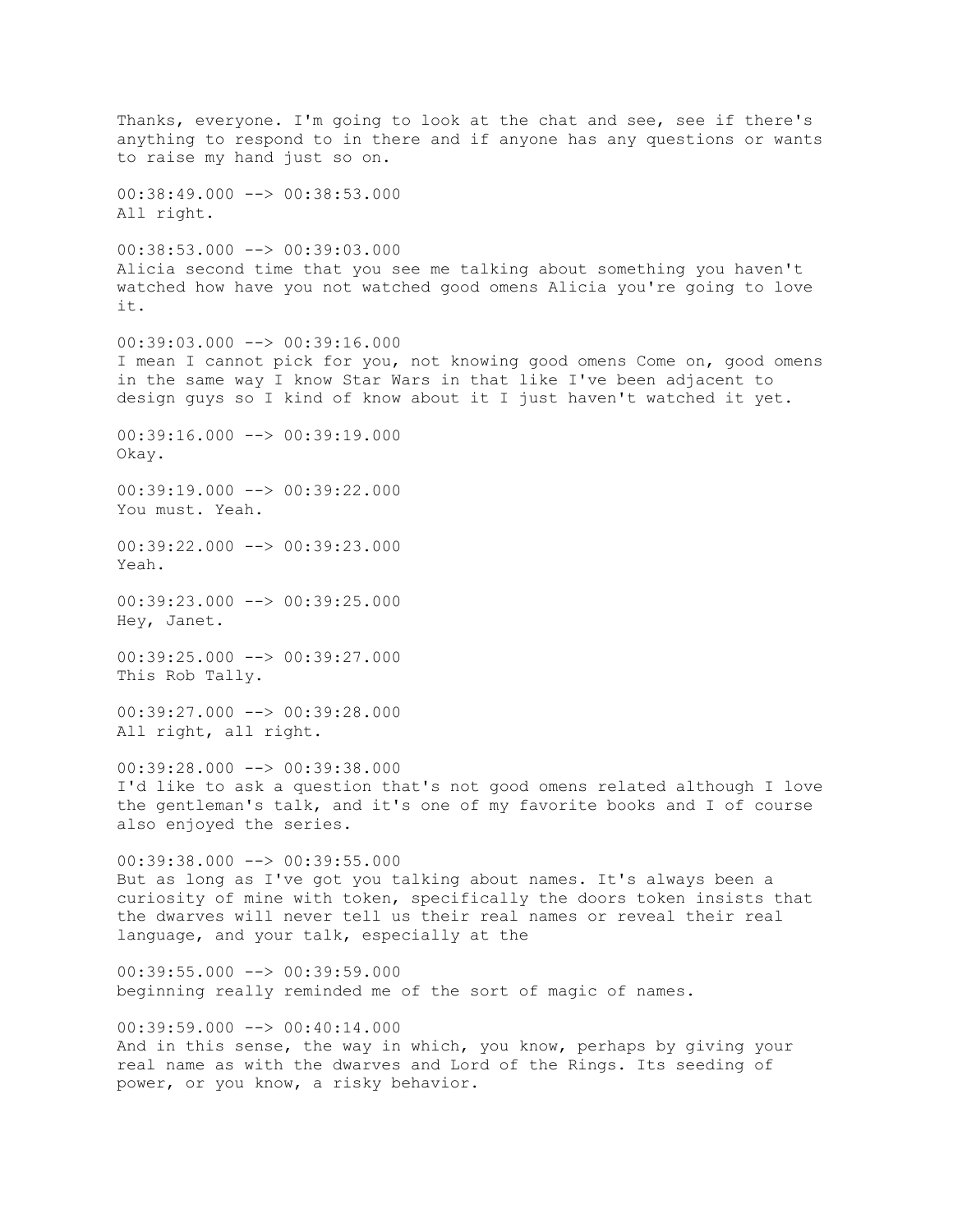00:40:14.000 --> 00:40:17.000 Also we know of course.

00:40:17.000 --> 00:40:23.000 Thanks to Lord of the Rings that you know people like Gandalf have multiple names that they're called.

00:40:23.000 --> 00:40:34.000 Well, you know, Aragorn too but I was thinking if I could just like get you to talk for a second about that aspect of sort of magic, and names and token.

 $00:40:34.000$  -->  $00:40:38.000$ Like you were talking about with with gaming and Pratchett.

 $00:40:38.000$   $\rightarrow$   $\rightarrow$  00:40:51.000 Yet when and I have, I have written about this elsewhere and and yes it's just a fascinating thing and you can see this, you know, even back in the hobbit Bilbo says when you never give your real name to a dragon that would be, you know, that would be

00:40:51.000 --> 00:41:02.000 risky, that would and and then with the end So where were the hobbits gives their names to the Ensign Are you sure you want to give us your real name and it's really that short that's really weird.

 $00:41:02.000$  -->  $00:41:15.000$ You people are strange, but yeah, that's it, there are, there were like two competing strands in a magic There's your real name is magic and you should never give it to anybody.

 $00:41:15.000$  -->  $00:41:28.000$ There are many cultures where you have a name that only you know or that only you and your mother know or something like that. And then there's the if you say, if you call if you use the real name of something your, your summoning it.

 $00:41:28.000$  -->  $00:41:45.000$ So you see that in rolling and you never say you're not supposed to say the name of the Dark Lord, because then he'll hear you, he'll show up, and she actually, they actually weaponized is that at one point in I think it's the last book where if you say

00:41:45.000 --> 00:41:50.000 his name, he hears it, or his two people hear it and they know where you are and they can locate you.

 $00:41:50.000$  -->  $00:42:06.000$ So yeah, it's, it's really fascinating stuff digging into names and magic. And this goes back to that first paper that I was in today, of the Rena Rena lauro's paper on history and so on.

 $00:42:06.000$  -->  $00:42:20.000$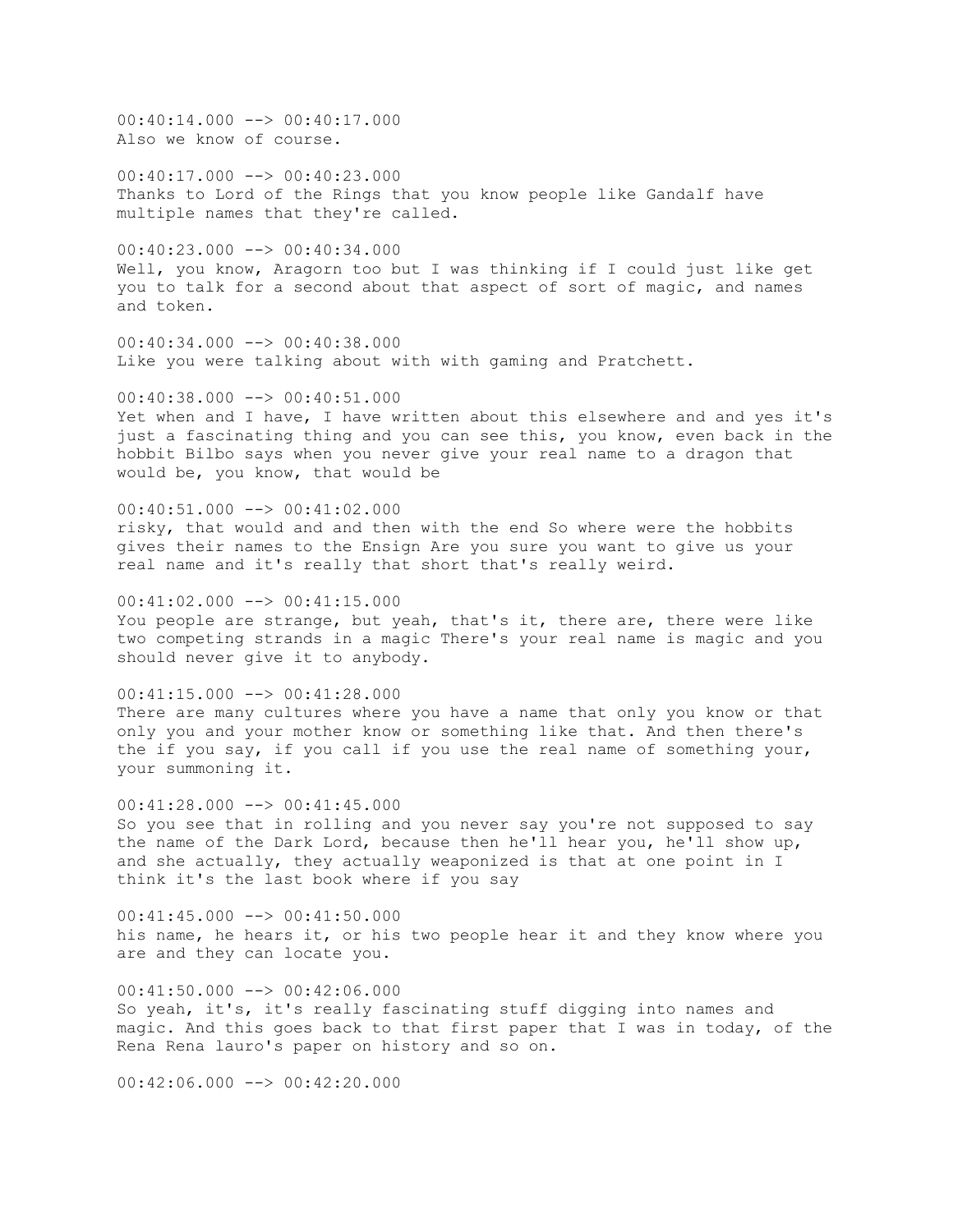And there's a development, a developmental phase in language and history where everything you say is, is magic basically it's, it's, It's got significance, it means something it does something.

00:42:20.000 --> 00:42:34.000 Speaking as an act as an invocation. So, yeah, it's powerful stuff names. Thank you. Thank you very much.

 $00:42:34.000$  -->  $00:42:50.000$ That's what we got here. Hi, Janet. Brenton here, I just read, just linking that's part of, I think what I'm struggling with is, is just what you mentioned about kind of going back to that Burghfield idea of the ancient unity of things and so I'm just

 $00:42:50.000$  -->  $00:43:04.000$ wondering like for Adam, is it like. Is he is he discovering the true name of things or something like, like I'm thinking, you know, linguistics the last century, it's been languages differential and arbitrary so there's not ever something natural within

 $00:43:04.000$  -->  $00:43:22.000$ the word that has a link to the thing itself right but i think that Tolkien's idea of magic and maybe old solar or old speech and language in rejects that so what what like is he naming the thing that's now the thing that he controls that kind of magic

 $00:43:22.000$  -->  $00:43:25.000$ naming or is he discovering the name of the thing.

00:43:25.000 --> 00:43:35.000 Like, like, and that would make sense that Satan was never his father because he never was right. So yeah, yeah so I don't know which, if there's a way through.

 $00:43:35.000$  -->  $00:43:49.000$ In the book there's a passage, and foolishly I don't have a copy of it sitting right next to me where I could pull it up, but it talks about Adams power of belief, you know most people can believe like a grain of sand or something is asked to be measured

 $00:43:49.000$  -->  $00:44:00.000$ in numbers of Everest's when he believes something, it is true. So when he believes that he's going to get a dog and its 11th birthday, and it's going to be this specific type of dog.

 $00:44:00.000$   $\longrightarrow$  00:44:18.000 You know, it comes true when he when he truly believes Satan is not his father. It's true. So it's, it's a sub creative power of belief it's tied up with language but it may just be expressed through religion, because that's what humans do you know you

 $00:44:18.000$  -->  $00:44:26.000$ name something dog, and because he's Adam and he has that power belief, that means that is this kind of dog Exactly.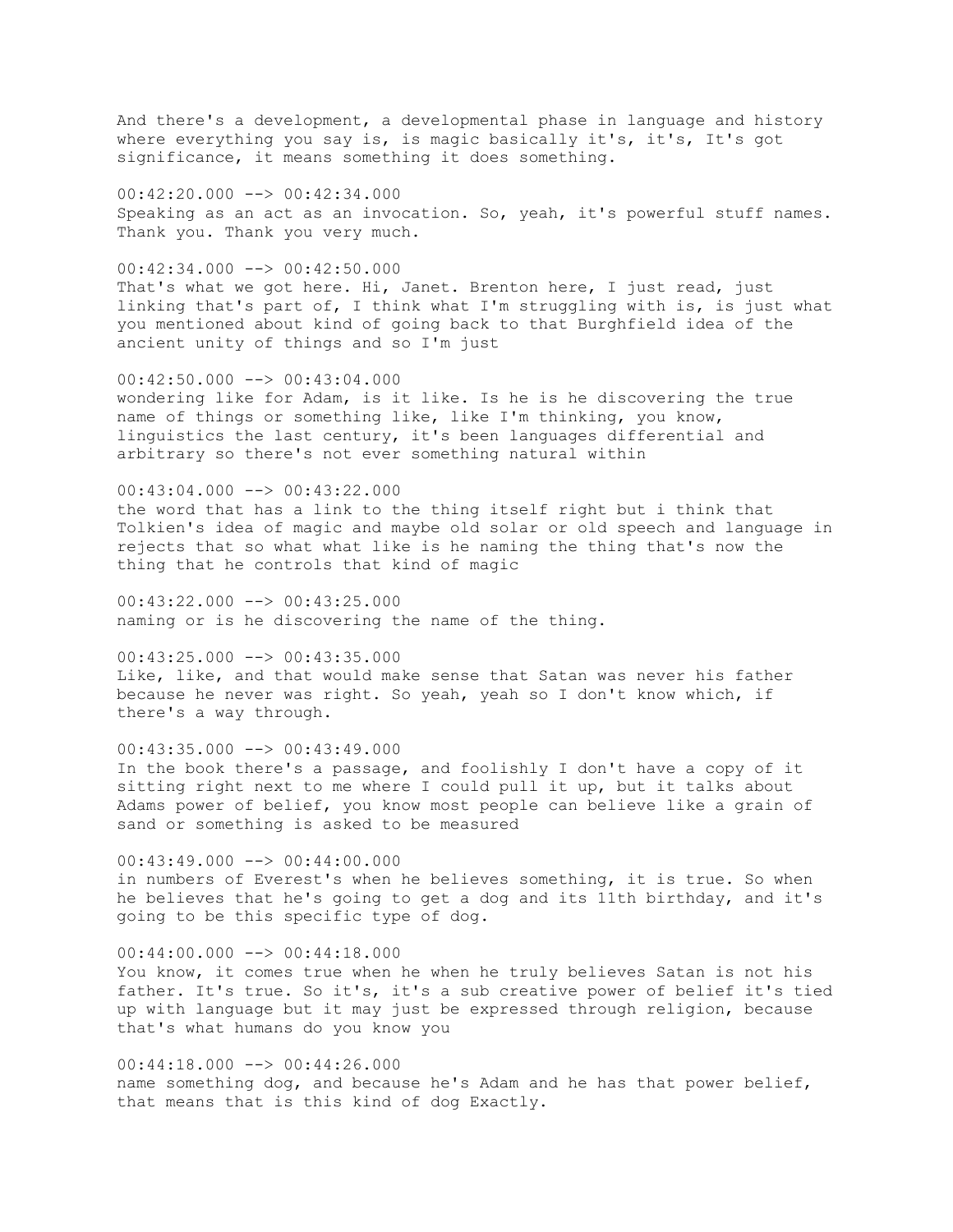$00:44:26.000$  -->  $00:44:39.000$ You know, so yeah I hadn't really tied that in, in this paper but, yeah, it's really  $00:44:39.000$  -->  $00:44:43.000$ nice power is what he what he believes to be as true is true.  $00:44:43.000$  -->  $00:44:48.000$ And he doesn't have a lot of self doubt, you know.  $00:44:48.000$  -->  $00:44:58.000$ Yeah, he needs to be kind of called back to reality by his friends but he's This is portrayed as this typical like 11 year old boy with no self doubt whatsoever you know. 00:44:58.000 --> 00:45:08.000 So, yeah. 00:45:08.000 --> 00:45:17.000 What else we got here. 00:45:17.000 --> 00:45:32.000 chains of birth seeing the power of names I know I, I've been working on the project of names in fantasy. And I keep circling around the Earth see and and and like resisting being pulled back into it but I kind of know that if I want to pull all this 00:45:32.000 --> 00:45:43.000 naming stuff into one big book or something. I'm going to have to deal with RC, I can't just say it's like it's like Mount Fuji it's there. we know it's there.  $00:45:43.000$  -->  $00:45:45.000$ We're just not going to do anything with it.  $00:45:45.000$  -->  $00:45:56.000$ There's there, there's a PhD thesis on it and there's a signum university student doing a master's thesis on RC and language so Oh cool. All right.  $00:45:56.000$  -->  $00:46:05.000$ Oh, now there's an interesting thing here about a development. Don't let bad developmental stage in AdWords, where they learn they can lie.  $00:46:05.000$  -->  $00:46:15.000$ Ah, language goes from my name what I see to I can change reality by naming something else that's intriguing, huh. 00:46:15.000 --> 00:46:31.000 Yeah, you don't really think about that when does somebody learned a lie. When did they learn that they could say something that is counter to truth.  $00:46:31.000$  -->  $00:46:35.000$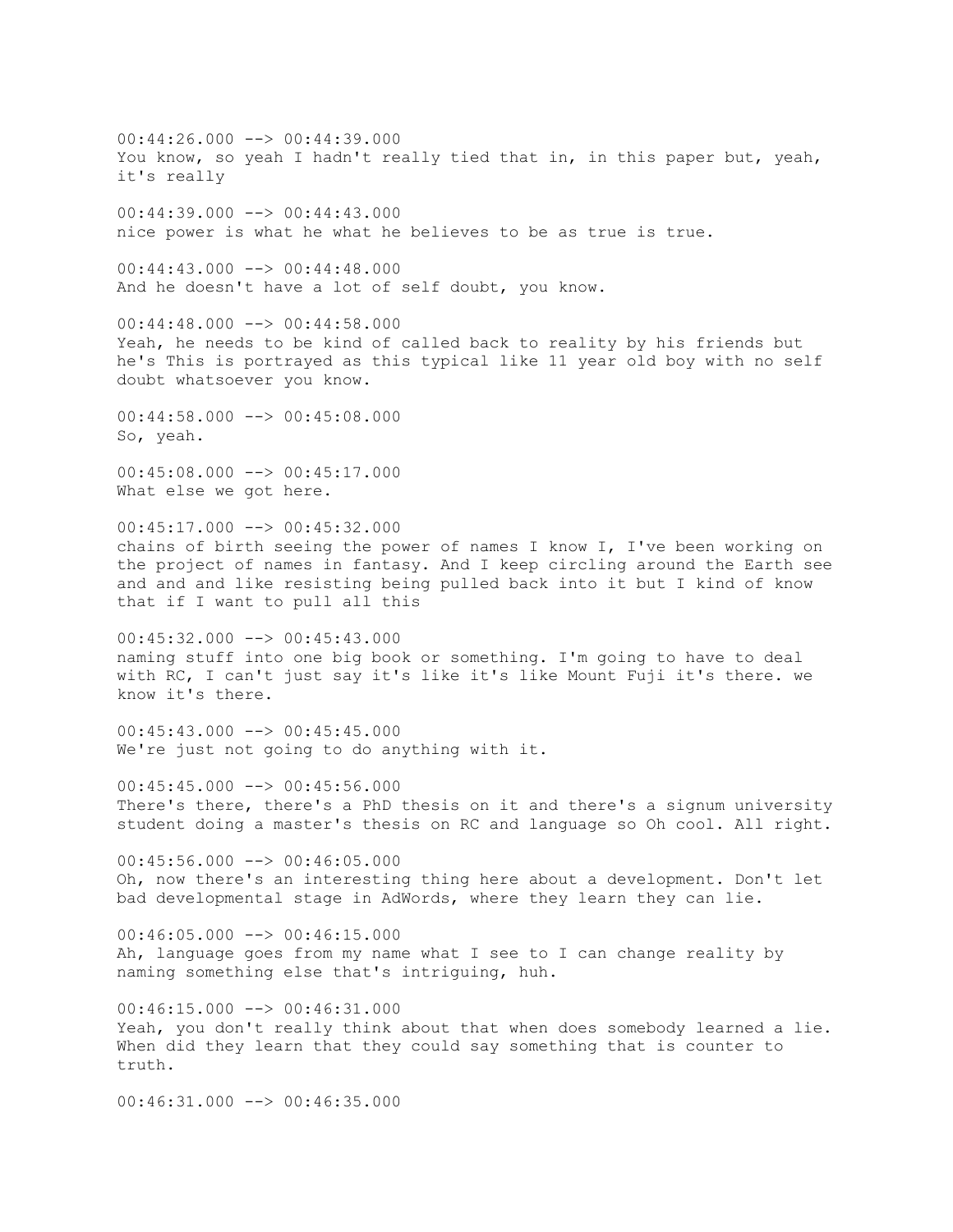I think of the, the aliens in  $00:46:35.000$  -->  $00:46:37.000$ Galaxy Quest.  $00:46:37.000$  -->  $00:46:50.000$ When they learned that the, what they've been calling the historical documents are actually, it's the drama, it's we're lying to you. And what that does to them.  $00:46:50.000$  -->  $00:46:58.000$ invention of lying.  $00:46:58.000$  -->  $00:47:08.000$ I think it's, it's a Reiki debase movie, yeah it's it's pretty brilliant yeah it's, like, quite literally is the first person to evolve the ability to lie. 00:47:08.000 --> 00:47:18.000 It's what a modern society basically where nobody is able to lie nobody's figured out that they can do it. And he's the first person to figure out, I can, yeah, I can tell him a non truth.  $00:47:18.000$  -->  $00:47:27.000$ Yeah, so interesting. That's pretty good, pretty good thought project. Yeah, yeah.  $00:47:27.000$   $\longrightarrow$  00:47:34.000 I've been in my summer school class this. This summer I was teaching the giver.  $00:47:34.000$  -->  $00:47:50.000$ And there's this a point where the protagonist has been put into his new very secretive social role, and they give him a list of new roles for his new identity and new, new task in the society.  $00:47:50.000$  -->  $00:47:57.000$ And one of them is, you're allowed to lie.  $00:47:57.000$   $\longrightarrow$  00:48:06.000 And this is in a culture where precision of language, precise truth is is emphasized from very very early on. 00:48:06.000 --> 00:48:13.000 And then, when he's put into this new role is the new receiver of memory. They tell him he can lie.  $00:48:13.000$   $\longrightarrow$   $00:48:23.000$ And it's this enormous emotional impact it starts to unravel things have other adults in the community been told the same thing.  $00:48:23.000$  -->  $00:48:26.000$ He could ask.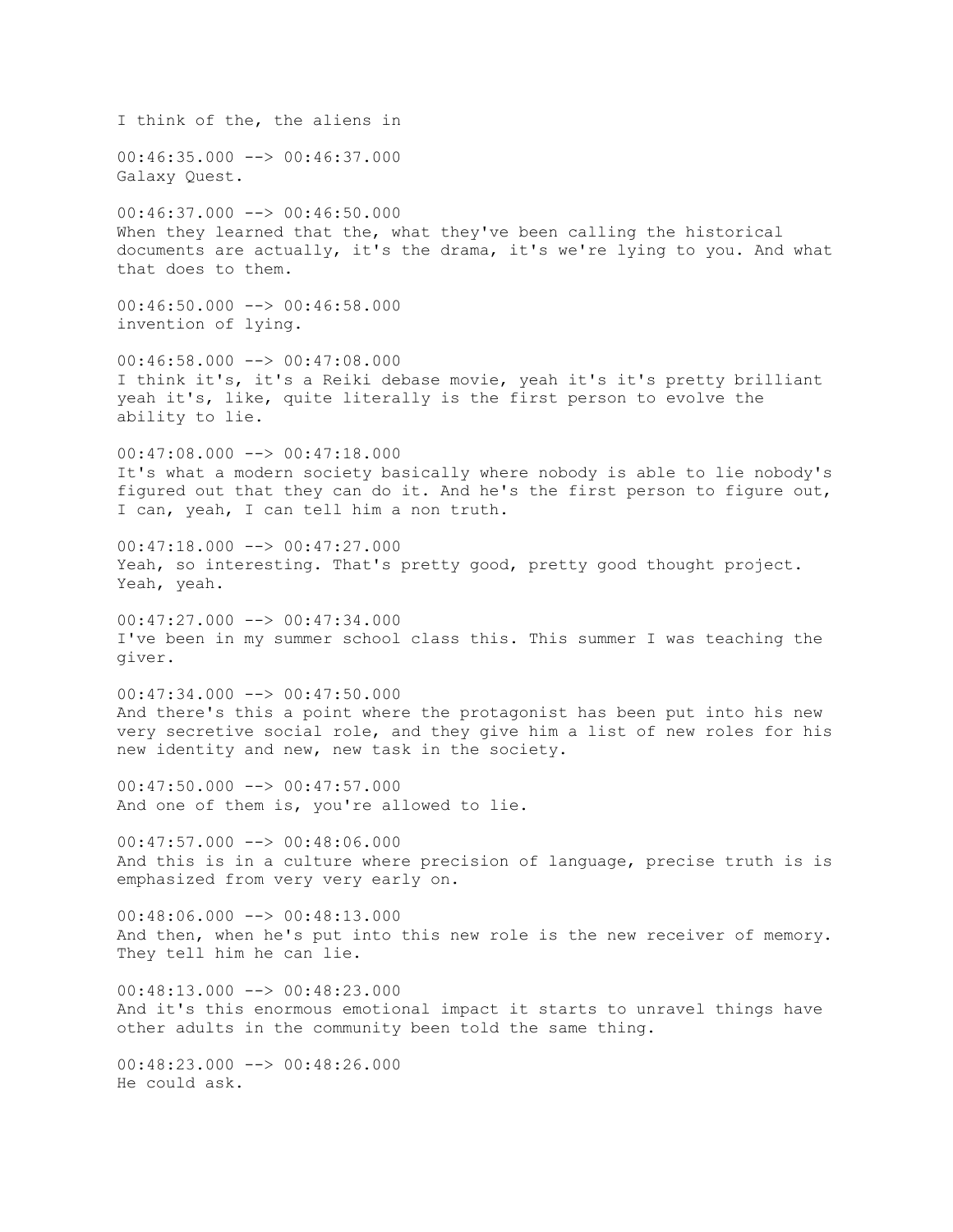$00:48:26.000$  -->  $00:48:43.000$ But how would he know if they were telling the truth. Oh, and it just it was sort of completely destabilizes everything's child has been charged up to this point.  $00:48:43.000$  -->  $00:48:49.000$ Now I'm getting flashbacks to that scene in the labyrinth. The two door keepers.  $00:48:49.000$  -->  $00:48:53.000$ One can always only ever tell the truth and the one that can only lie.  $00:48:53.000$  -->  $00:48:55.000$ Yeah, Yeah.  $00:48:55.000$   $\longrightarrow$  00:49:16.000 I was actually thinking of the scene in breaking away I unjustly neglected, little movie about a bicycle race but the, the one teenage character in there, has had his bicycle damaged by an opposing team and he comes home and he's saying to his father.  $00:49:16.000$   $\longrightarrow$  00:49:25.000 Everybody cheats, I didn't know. And it's just such a tender little sad moment of growing up. 00:49:25.000 --> 00:49:38.000 But yeah, this this thing that oh yeah I'm gonna have to I'm gonna have to read this and give him, and I've known about that book forever but I've never read it. 00:49:38.000 --> 00:49:50.000 it's a fantastic book, I find to do with young adolescents there's there's a lot to to mind into it, And it's 00:49:50.000 --> 00:49:51.000 now.  $00:49:51.000$  -->  $00:49:54.000$ Oh, I see.  $00:49:54.000$  -->  $00:50:00.000$ I can see Pablo is put the quote I was talking about about the power of belief into the chat.  $00:50:00.000$  -->  $00:50:23.000$ Yeah, talking about anathema. But, yes, and believe things on a scale ranging from two to 15,640 Everest's Jana, is it. Did I make this up did was good omens kind of written like on the phone, going back and forth using. 00:50:23.000 --> 00:50:28.000 What was that old thing nice to have that recorded messages, whatever that was.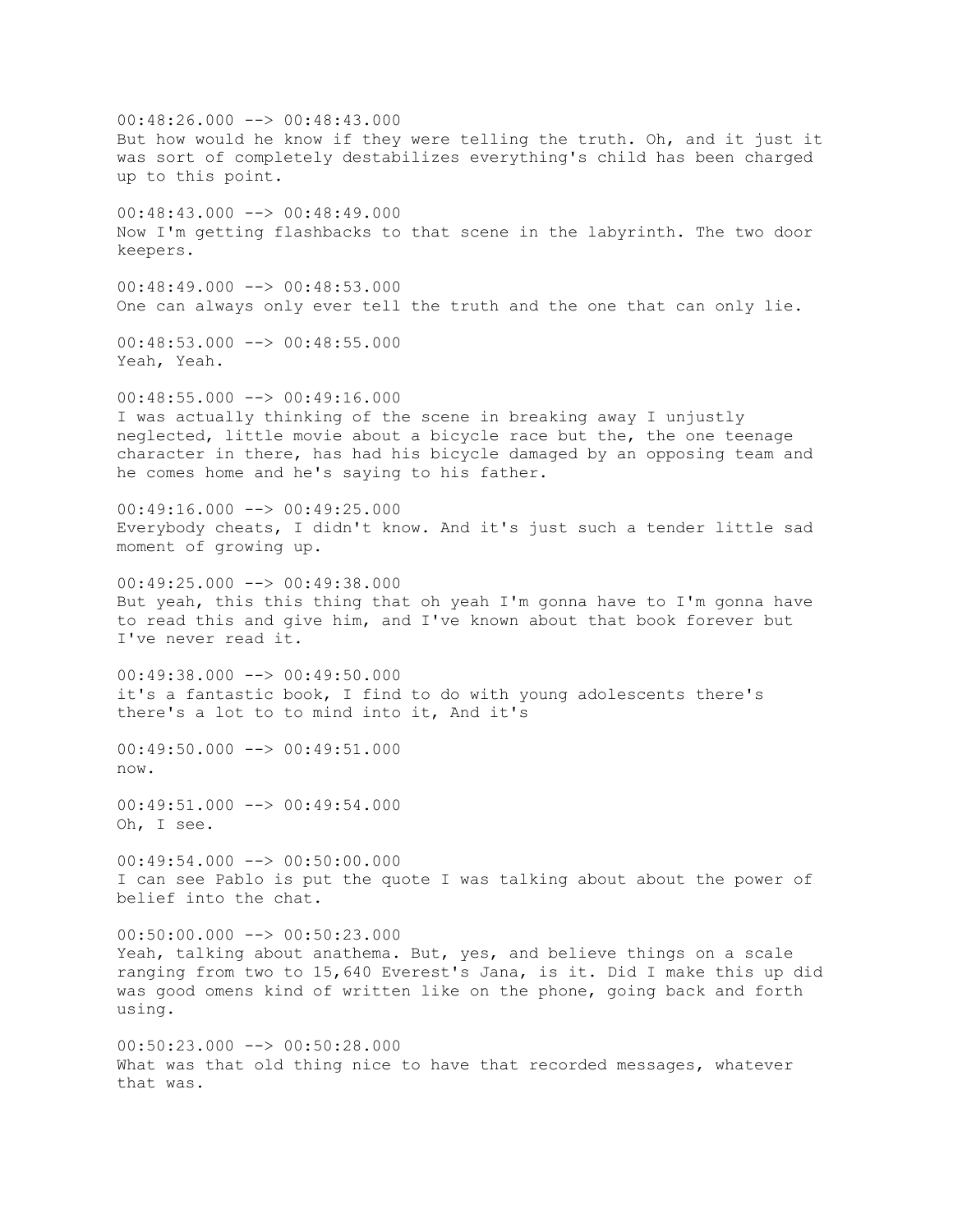00:50:28.000 --> 00:50:42.000 And suppose a phone box message thing yeah that's right yeah and and so there's kind of like a verbal. Like, you can just kind of see like it's not very often you'd be writing as Neil Gaiman writes about that. 00:50:42.000 --> 00:50:59.000 Yeah, yeah you writes about that writing process. Yeah, yeah, I might be in the script both might be some other places but it just, they were just, you know, shooting this stuff back and forth to each other and I'm gonna talk to him with this one at all. 00:50:59.000 --> 00:51:13.000 I can't wait till he reads this and see if he falls out laughing and it sounds like was just an absolute delightful process between the two of them, but yeah this was naming right like so it's it like if you were in our writing a book today together Jan  $00:51:13.000$  -->  $00:51:17.000$ we wouldn't have a Google doc and right hi Janet here's what I wrote today. Right.  $00:51:17.000$  -->  $00:51:21.000$ When I phone you and leave my messages the next three paragraphs I say hi Jenna. 00:51:21.000 --> 00:51:32.000 Here the next few paragraphs and so there seems to be, there's a verbal or kind of naming making quality that was kind of lovely, huh, yeah, yeah, 00:51:32.000 --> 00:51:43.000 yeah, yeah, today it would be a Google doc and they'd be in there editing each other. Yeah. 00:51:43.000 --> 00:51:48.000 Yep, so there's going to be a second stage different they'd be editing each other in different colors.  $00:51:48.000$  -->  $00:51:52.000$ Yeah. Yeah, something like that. Yeah, different fonts are. 00:51:52.000 --> 00:51:53.000 Yep.  $00:51:53.000$  -->  $00:52:06.000$ Yep. So there is going to be a second season, although you look at it and you think this is absolutely perfect it's it is but there is there is more material that they collaborated on when they were talking about expanding it.  $00:52:06.000$  -->  $00:52:17.000$ And, you know, as we were saying earlier, some of us before we, the official start, I could just watch David Tennant and Martin Sheen just

chat with each other for hours on end.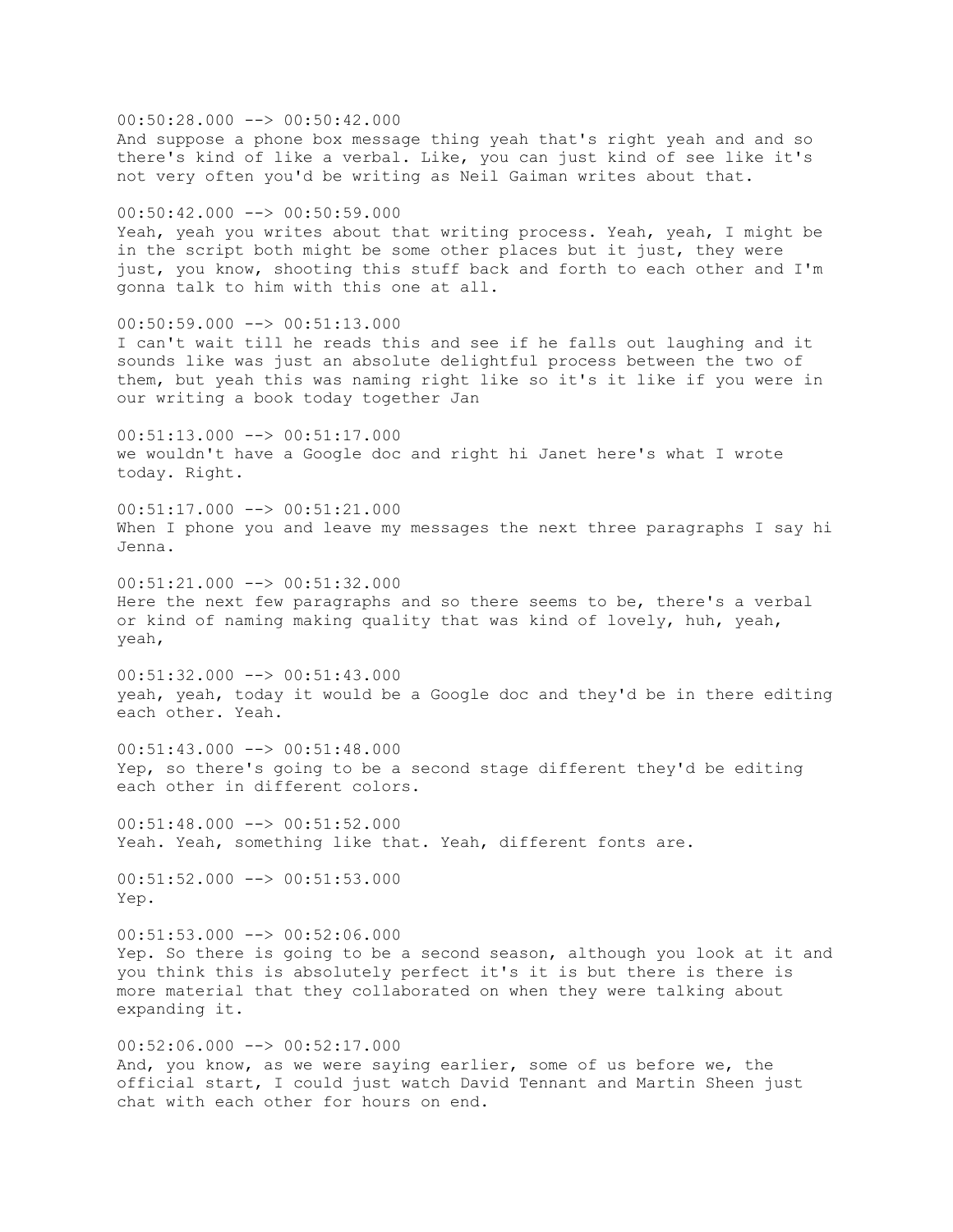$00:52:17.000$  -->  $00:52:33.000$ No politeness or just, then you should you should go find what they they did, what they've been doing over the, you know, staged. Yeah, yeah, their little their little web series stage was a delight. 00:52:33.000 --> 00:52:36.000 As to our crazy.  $00:52:36.000$  -->  $00:52:55.000$ Yeah, yeah. Yeah, Leslie Kenyan as a kind of sobering note for us to maybe end on here that calling something. Something else enough times people will believe you, and they'll can have the alternative facts.  $00:52:55.000$  -->  $00:52:59.000$ Naming is a powerful thing. Yeah, that'd be careful with it.  $00:52:59.000$  -->  $00:53:01.000$ Yeah, well, yeah.  $00:53:01.000$  -->  $00:53:07.000$ It's got a certain, former guy who keeps trying that one doesn't he. 00:53:07.000 --> 00:53:09.000 Yeah. Yep. 00:53:09.000 --> 00:53:13.000 So, you know, 00:53:13.000 --> 00:53:17.000 always look at the reality behind the name if you can.  $00:53:17.000$  -->  $00:53:26.000$ I do like I do like the fact that Biden calls him the former guy.  $00:53:26.000$  -->  $00:53:27.000$ Yep.  $00:53:27.000$  -->  $00:53:38.000$ Oh yeah, they're cool bear refuses to say his name to it was talking about me I didn't know this was, that was actually political I thought,  $00:53:38.000$  -->  $00:53:48.000$ well there was a, there's another good point in the chat about about photos saying to them, don't be too quick to take names to yourself even if they are true.  $00:53:48.000$   $\rightarrow$   $\rightarrow$  00:54:05.000 That's something to about naming yourself is a powerful thing and and we certainly see that with people and, you know, trans people and in particular, claiming the name that you feel you are, or that you want to be is such a powerful thing, so freeing  $00:54:05.000$   $\rightarrow$   $\rightarrow$  00:54:09.000